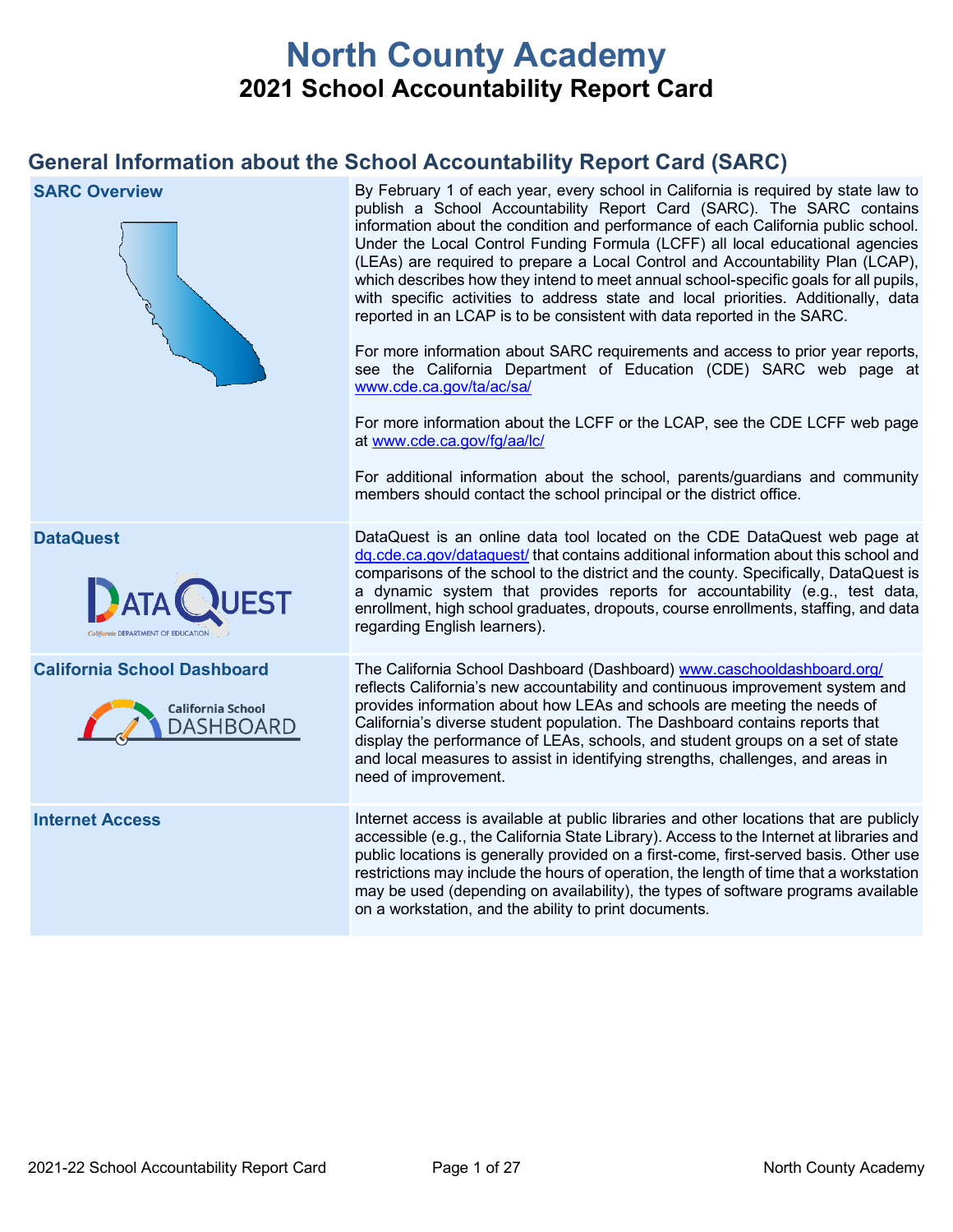## **2021-22 School Contact Information**

| <b>School Name</b>                                 | North County Academy                                                         |
|----------------------------------------------------|------------------------------------------------------------------------------|
| <b>Street</b>                                      | 1640 Magnolia Ave.                                                           |
| City, State, Zip                                   | Carlsbad, CA, 92008                                                          |
| <b>Phone Number</b>                                | 760-307-1226                                                                 |
| <b>Principal</b>                                   | Stephen Gotowala                                                             |
| <b>Email Address</b>                               | stephen.gotowala@sdcoe.net                                                   |
| <b>School Website</b>                              | https://www.sdcoe.net/student-services/special-education/Pages/north-county- |
| County-District-School (CDS) Code 37-10371-1996545 |                                                                              |

| 2021-22 District Contact Information |                                      |  |
|--------------------------------------|--------------------------------------|--|
| <b>District Name</b>                 | San Diego County Office of Education |  |
| <b>Phone Number</b>                  | 858-292-3500                         |  |
| <b>Superintendent</b>                | Dr. Paul Gothold                     |  |
| <b>Email Address</b>                 | superintendent@sdcoe.net             |  |
| <b>District Website Address</b>      | www.sdcoe.net                        |  |

#### **2021-22 School Overview**

North County Academy (NCA) is a San Diego County Office of Education supplementary education program. The purpose of this program is to offer services designed to meet the academic and therapeutic needs of students with mental health needs. The school serves students with Individualized Education Programs from kindergarten through grade 12. The goal of the school is to help students acquire the skills needed to re-integrate into a more comprehensive and less restrictive setting.

NCA staff is made up of a team of professionals who care about students and strive to create a positive environment for students struggling with significant mental health needs.

The program has a four-pronged focus:

1. Academics: NCA provides instruction and core curriculum that ensure that students remain on track with learning and credits. Our California-licensed special education and general education teachers strive to provide engaging, rigorous, and relevant instruction to all students. NCA is WASC-accredited and provides "a-g" courses.

2. Therapy: NCA's licensed therapists are on site every school day throughout the day and collaborate frequently with administration, teachers, and support staff. Therapists are available to support students in crisis as events arise during the school day. NCA's therapists are trained to implement an array of research-based therapeutic approaches and are skilled at assessing which approach is most appropriate based on the student's goals and needs.

3. Environmental Supports: NCA is on its own campus with many trained staff members. This allows the staff to implement environmental supports a comprehensive campus may not be able to provide. A few examples of the environmental supports provided at NCA are small class sizes, individualized adult attention to students' emotional needs, and 100% student supervision.

4. Positive Behavioral Supports: NCAs staff members are trained in the theory and practice of positive behavioral interventions and supports, applied behavior analysis, and the principles of behavior. Positive incentives, privileges, research-based behavioral interventions, and a caring authoritative approach are regularly implemented by staff with the intent of shaping positive student behaviors.

Core Values

1. NCA is a program that provides research-based therapeutic, academic, and behavioral strategies to facilitate positive and lasting change in students.

2. All students who attend NCA are entitled to engaging, relevant, and rigorous instruction.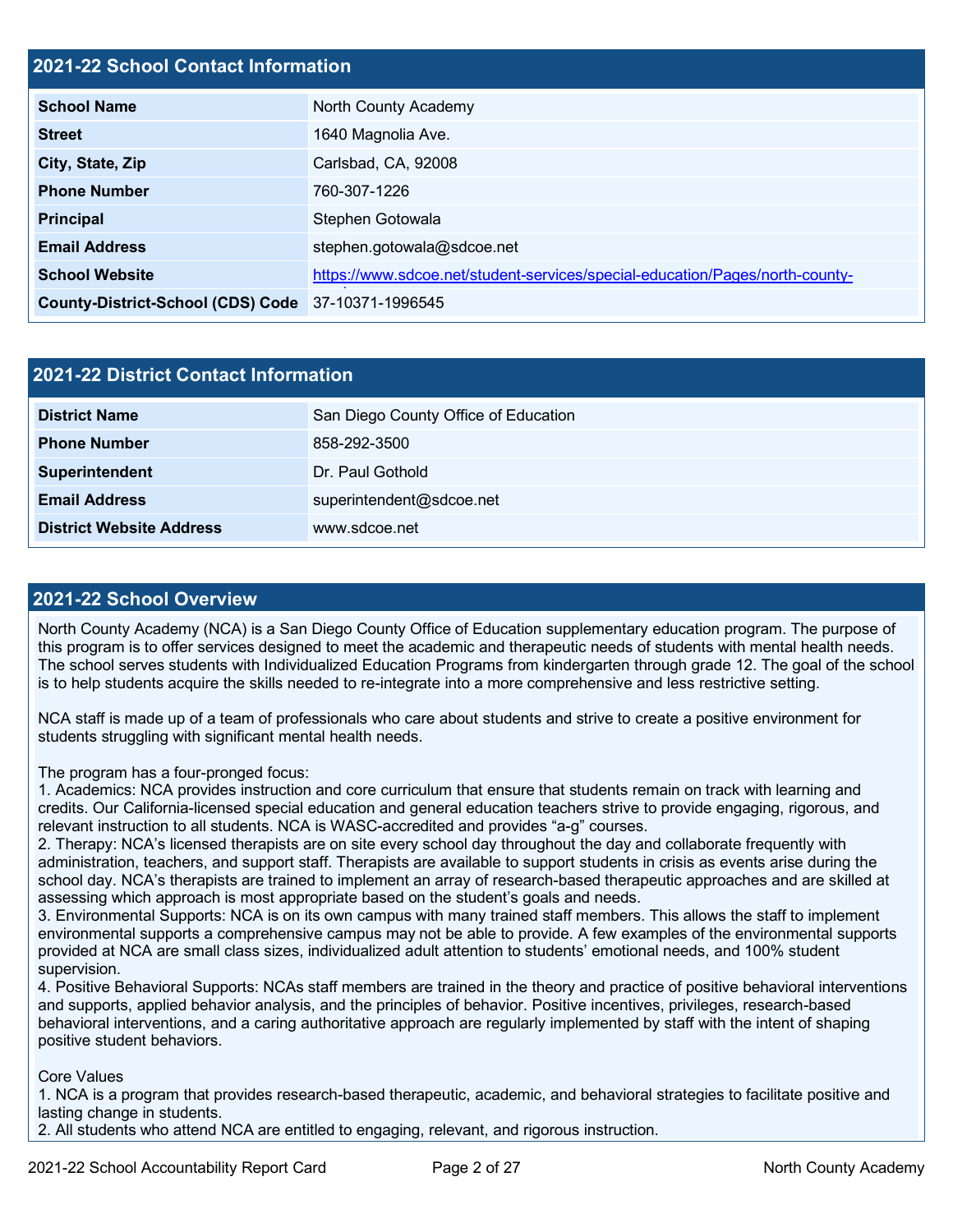## **2021-22 School Overview**

3. The ultimate goal of NCA is to enable students to transition to their districts of residence by acquiring the skills necessary to permit their success in an authentic school setting.

4. The collaborative spirit and teamwork of NCA staff ensures that students who attend have a greater chance of attaining behavioral, academic, and therapeutic success.

## **About this School**

## **2020-21 Student Enrollment by Grade Level**

| <b>Grade Level</b>      | <b>Number of Students</b> |
|-------------------------|---------------------------|
| Kindergarten            | $\mathfrak{3}$            |
| Grade 1                 | $\mathbf{3}$              |
| Grade 2                 | $\mathbf{3}$              |
| Grade 3                 | $\overline{4}$            |
| Grade 4                 | $\overline{2}$            |
| Grade 5                 | $\sqrt{3}$                |
| Grade 6                 | $\overline{4}$            |
| Grade 7                 | $\overline{2}$            |
| Grade 8                 | $\overline{4}$            |
| Grade 9                 | $\overline{2}$            |
| Grade 10                | $\boldsymbol{9}$          |
| Grade 11                | $\overline{7}$            |
| Grade 12                | 11                        |
| <b>Total Enrollment</b> | 57                        |

## **2020-21 Student Enrollment by Student Group**

| <b>Student Group</b>                   | <b>Percent of Total Enrollment</b> |
|----------------------------------------|------------------------------------|
| American Indian or Alaska Native       | 1.8                                |
| Asian                                  | 1.8                                |
| <b>Black or African American</b>       | 5.3                                |
| <b>Hispanic or Latino</b>              | 52.6                               |
| <b>Two or More Races</b>               | 5.3                                |
| <b>White</b>                           | 33.3                               |
| <b>English Learners</b>                | 21.1                               |
| <b>Foster Youth</b>                    | 1.8                                |
| <b>Homeless</b>                        | 5.3                                |
| <b>Socioeconomically Disadvantaged</b> | 40.4                               |
| <b>Students with Disabilities</b>      | 100                                |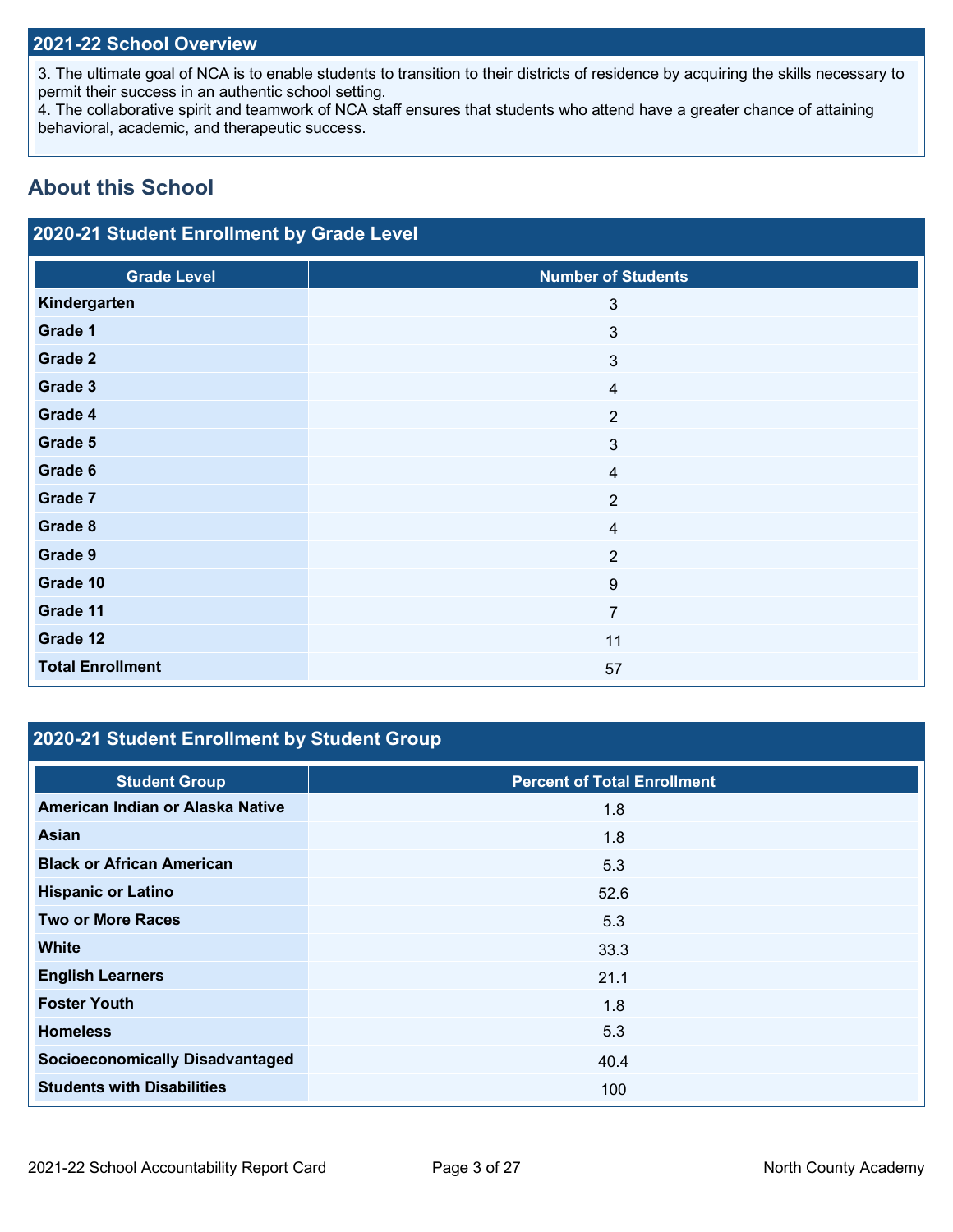## **A. Conditions of Learning State Priority: Basic**

The SARC provides the following information relevant to the State priority: Basic (Priority 1):

- Degree to which teachers are appropriately assigned and fully credentialed in the subject area and for the pupils they are teaching;
	- Pupils have access to standards-aligned instructional materials; and
- School facilities are maintained in good repair

Note: For more information refer to the Updated Teacher Equity Definitions web page at<https://www.cde.ca.gov/pd/ee/teacherequitydefinitions.asp>

### **2019-20 Teacher Preparation and Placement**

| <b>Authorization/Assignment</b>                                                                 | 2019-20 |
|-------------------------------------------------------------------------------------------------|---------|
| Fully (Preliminary or Clear) Credentialed for Subject and Student Placement (properly assigned) |         |
| <b>Intern Credential Holders Properly Assigned</b>                                              |         |
| Teachers Without Credentials and Misassignments ("ineffective" under ESSA)                      |         |
| Credentialed Teachers Assigned Out-of-Field ("out-of-field" under ESSA)                         |         |
| <b>Unknown</b>                                                                                  |         |
| <b>Total Teaching Positions</b>                                                                 |         |
|                                                                                                 |         |

Note: The data in this table is based on Full Time Equivalent (FTE) status. One FTE equals one staff member working full time; one FTE could also represent two staff members who each work 50 percent of full time. Additionally, an assignment is defined as a position that an educator is assigned to based on setting, subject, and grade level. An authorization is defined as the services that an educator is authorized to provide to students.

## **2019-20 Teachers Without Credentials and Misassignments (considered "ineffective" under ESSA)**

| Authorization/Assignment                                     | 2019-20 |  |
|--------------------------------------------------------------|---------|--|
| <b>Permits and Waivers</b>                                   |         |  |
| <b>Misassignments</b>                                        |         |  |
| <b>Vacant Positions</b>                                      |         |  |
| <b>Total Teachers Without Credentials and Misassignments</b> |         |  |

## **2019-20 Credentialed Teachers Assigned Out-of-Field (considered "out-of-field" under ESSA)**

| <b>Indicator</b>                                       | 2019-20 |
|--------------------------------------------------------|---------|
| Credentialed Teachers Authorized on a Permit or Waiver |         |
| <b>Local Assignment Options</b>                        |         |
| <b>Total Out-of-Field Teachers</b>                     |         |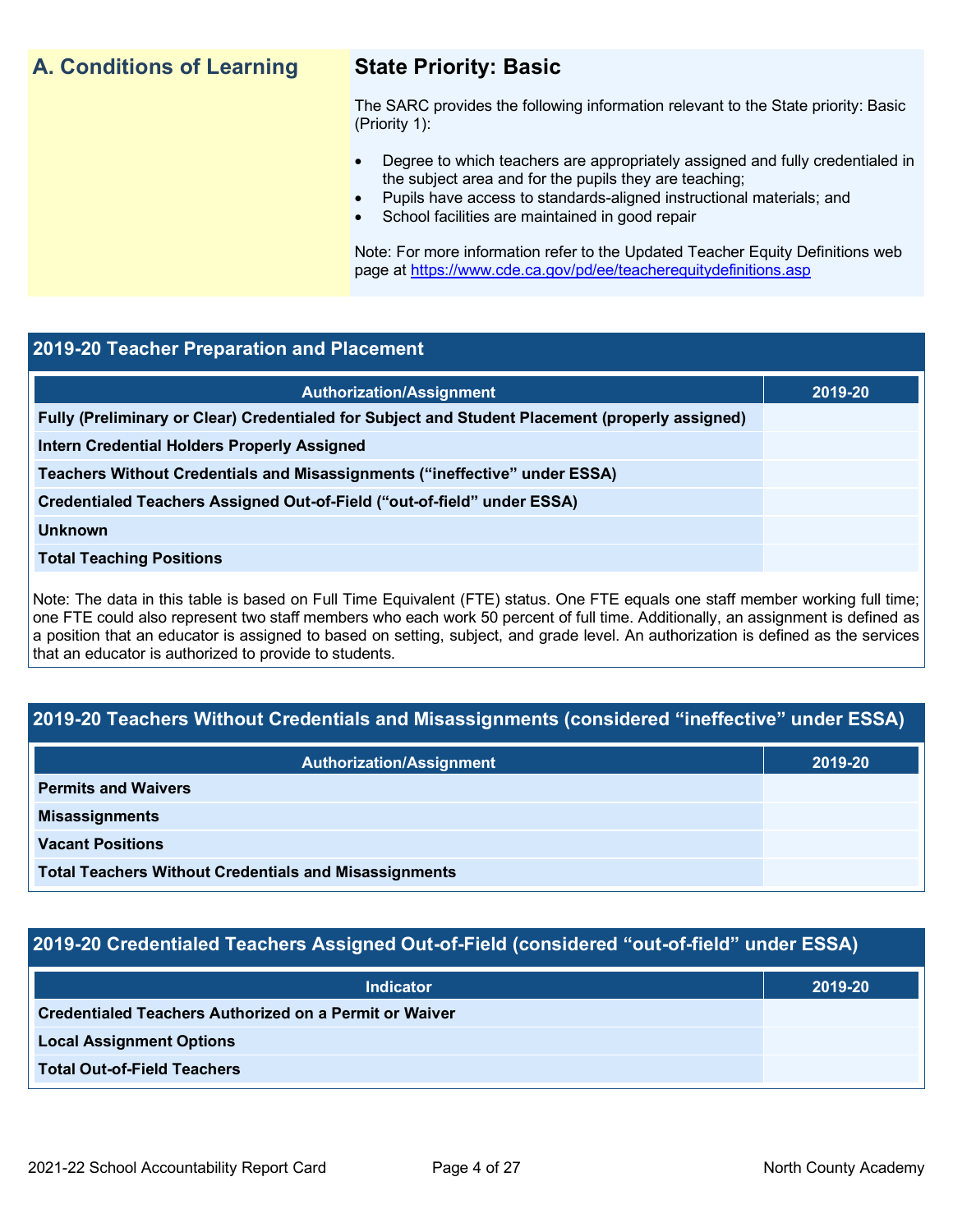## **2019-20 Class Assignments**

| Indicator                                                                                                                                           | 2019-20 |
|-----------------------------------------------------------------------------------------------------------------------------------------------------|---------|
| <b>Misassignments for English Learners</b><br>(a percentage of all the classes with English learners taught by teachers that are misassigned)       |         |
| No credential, permit or authorization to teach<br>(a percentage of all the classes taught by teachers with no record of an authorization to teach) |         |

## **2021-22 Quality, Currency, Availability of Textbooks and Other Instructional Materials**

All textbooks and teaching materials used for instructional purposes at NCA align with state standards and frameworks.

For grades 6 through 12, textbooks align with the San Diego County Office of Education's most recent adoption list.

All students have their own textbook in each of their classes.

#### **Year and month in which the data were collected Dec. 2021 Dec. 2021**

| <b>Subject</b>               | Textbooks and Other Instructional Materials/year of<br><b>Adoption</b>                                                                                                                                                                                                                                                                                                                                                                                                                                                                                                                                                                                    | <b>From</b><br><b>Most</b><br><b>Recent</b><br><b>Adoption</b> | <b>Percent</b><br><b>Students</b><br><b>Lacking Own</b><br><b>Assigned</b><br><b>Copy</b> |
|------------------------------|-----------------------------------------------------------------------------------------------------------------------------------------------------------------------------------------------------------------------------------------------------------------------------------------------------------------------------------------------------------------------------------------------------------------------------------------------------------------------------------------------------------------------------------------------------------------------------------------------------------------------------------------------------------|----------------------------------------------------------------|-------------------------------------------------------------------------------------------|
| <b>Reading/Language Arts</b> | Reading/Language Arts Elementary<br>PEARSON Reading Street Grade K 2013 edition<br>PEARSON Reading Street Grade 1 2013 edition<br>PEARSON Reading Street Grade 2 2013 edition<br>PEARSON Reading Street Grade 3 2013 edition<br>PEARSON Reading Street Grade 4 2013 edition<br>PEARSON Reading Street Grade 5 2013 edition<br>Grades 6-8<br>Holt McDougal Literature 6<br>Holt McDougal Literature 7<br>Holt McDougal Literature 8<br><b>High School</b><br>Holt Literature & Language Arts Third Course<br>Holt Literature & Language Arts Fourth Course<br>Holt Literature & Language Arts Fifth Course<br>Holt Literature & Language Arts Sixth Course | Yes                                                            | $\mathbf{0}$                                                                              |
| <b>Mathematics</b>           | Elementary<br>PEARSON en Vision Math California Common Core 2015<br>edition Grade K<br>PEARSON en Vision Math California Common Core 2015<br>edition Grade 1<br>PEARSON en Vision Math California Common Core 2015<br>edition Grade 2<br>PEARSON en Vision Math California Common Core 2015<br>edition Grade 3<br>PEARSON enVision Math California Common Core 2015<br>edition Grade 4<br>PEARSON en Vision Math California Common Core 2015<br>edition Grade 5                                                                                                                                                                                           | Yes                                                            | 0                                                                                         |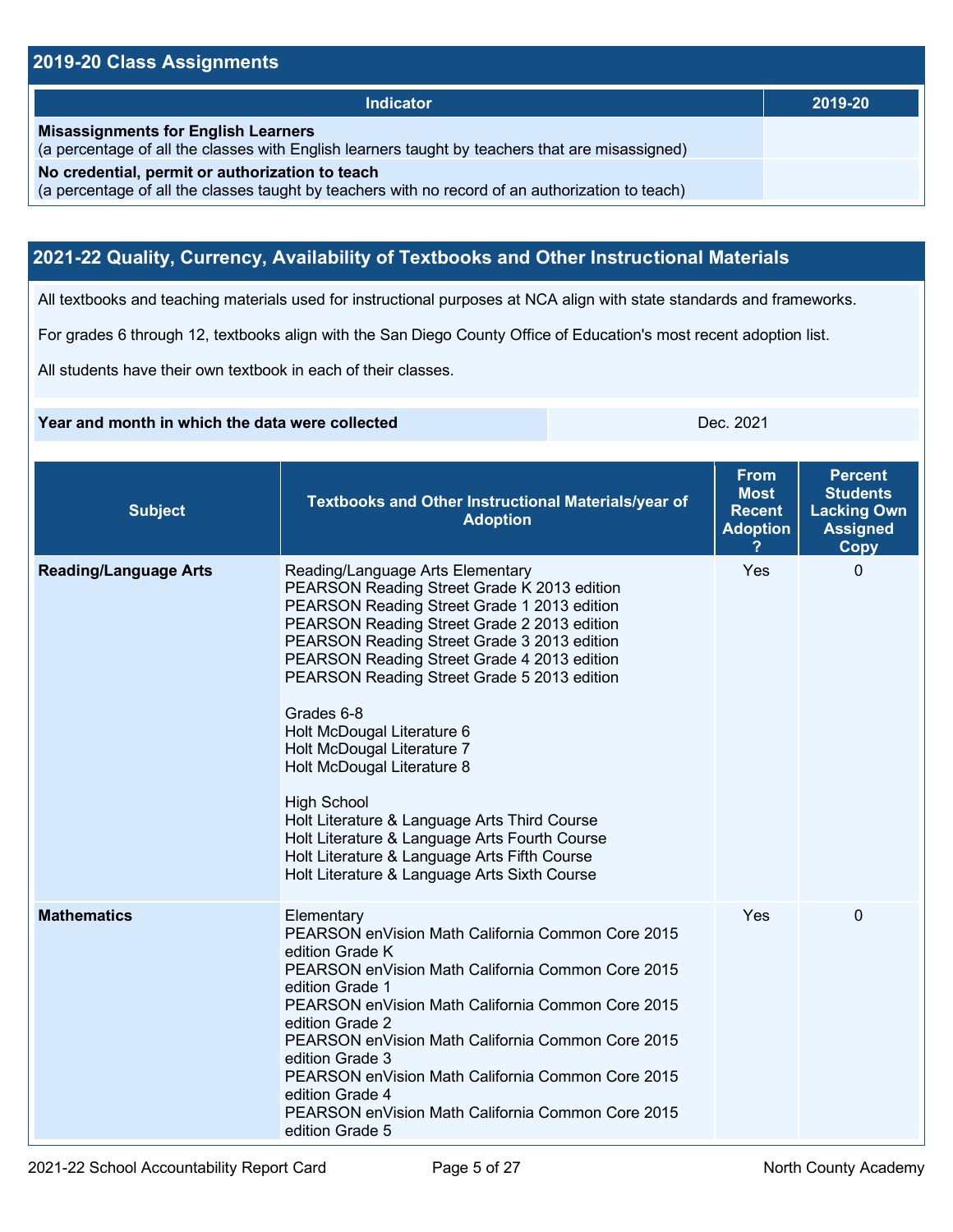|                               | Grades 6-8<br><b>Prentice Hall Mathematics Common Core Course 1</b><br>Prentice Hall Mathematics Common Core Course 2<br>Prentice Hall Mathematics Common Core Course 3<br><b>High School</b><br>Houghton Mifflin Math                                                                                                                                                                                                                                                                                                                                                                                                                                                                                                                                                                                                                                                                                                                                                                                                                                                                                |     |             |
|-------------------------------|-------------------------------------------------------------------------------------------------------------------------------------------------------------------------------------------------------------------------------------------------------------------------------------------------------------------------------------------------------------------------------------------------------------------------------------------------------------------------------------------------------------------------------------------------------------------------------------------------------------------------------------------------------------------------------------------------------------------------------------------------------------------------------------------------------------------------------------------------------------------------------------------------------------------------------------------------------------------------------------------------------------------------------------------------------------------------------------------------------|-----|-------------|
|                               | <b>Prentice Hall Math Book 1</b><br>Prentice Hall Math Book 2<br>Prentice Hall Math Book 3<br>Prentice Hall Pre-Algebra<br>Prentice Hall Algebra 1 2011 edition<br>Prentice Hall Algebra 2 2011 edition<br>Prentice Hall Geometry 2011 edition                                                                                                                                                                                                                                                                                                                                                                                                                                                                                                                                                                                                                                                                                                                                                                                                                                                        |     |             |
| <b>Science</b>                | <b>Science Elementary</b><br>PEARSON Interactive Science 2012 edition Grade K.<br><b>PEARSON Interactive Science 2012 edition Grade 1</b><br><b>PEARSON Interactive Science 2012 edition Grade 2</b><br>PEARSON Interactive Science 2012 edition Grade 3<br><b>PEARSON Interactive Science 2012 edition Grade 4</b><br><b>PEARSON Interactive Science 2012 edition Grade 5</b><br><b>DISCOVERY EDUCATION Science Techbook California</b><br>Grade 6<br><b>DISCOVERY EDUCATION Science Techbook California</b><br>Grade 7<br><b>DISCOVERY EDUCATION Science Techbook California</b><br>Grade 8<br><b>DISCOVERY EDUCATION Science Techbook California</b><br><b>NGSS 2016 (HS)</b><br><b>DISCOVERY EDUCATION Science Techbook Biology NGSS</b><br>2016 (HS)<br>DISCOVERY EDUCATION Science Techbook Earth & Space<br>Science NGSS 2016 (HS)<br><b>DISCOVERY EDUCATION Science Techbook Physics</b><br><b>NGSS 2016 (HS)</b><br><b>DISCOVERY EDUCATION Science Techbook Chemistry</b><br><b>NGSS 2016 (HS)</b><br><b>DISCOVERY EDUCATION Science Techbook California</b><br>Grades 9-12 The Living Earth | Yes | $\mathbf 0$ |
| <b>History-Social Science</b> | <b>History-Social Science Elementary</b><br>PEARSON Scott Foresman History-Social Science for<br>California 2006 edition Grade K<br>PEARSON Scott Foresman History-Social Science for<br>California 2006 edition Grade 1<br>PEARSON Scott Foresman History-Social Science for<br>California 2006 edition Grade 2<br>PEARSON Scott Foresman History-Social Science for<br>California 2006 edition Grade 3<br>PEARSON Scott Foresman History-Social Science for<br>California 2006 edition Grade 4<br>PEARSON Scott Foresman History-Social Science for<br>California 2006 edition Grade 5<br>McGraw Hill Discovering Our Past-A History of Our World<br>McGraw Hill Discovering Our Past-A History of the United<br><b>States</b>                                                                                                                                                                                                                                                                                                                                                                      | Yes | 0           |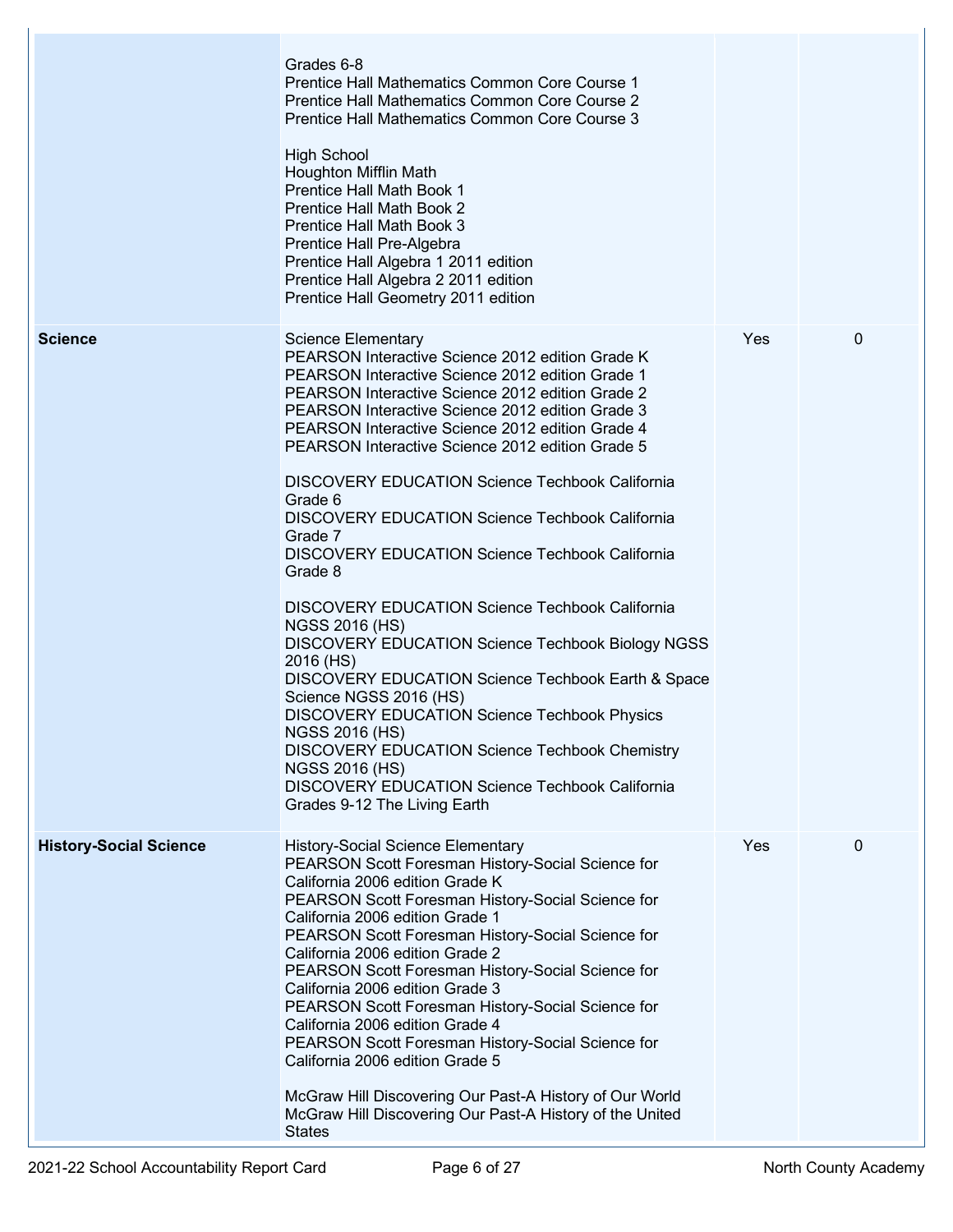|                                                        | Prentice Hall World History (2007 California Edition)<br>Prentice Hall United States History (2008 California Edition)<br>Prentice Hall American Government (2006 California Edition)<br>Pearson World History The Modern World<br>Pearson United States History Modern America<br>Pearson Economics Principles in Action<br>A History of the World<br>A History of the World Early Ages<br>A History of the United States |            |          |
|--------------------------------------------------------|----------------------------------------------------------------------------------------------------------------------------------------------------------------------------------------------------------------------------------------------------------------------------------------------------------------------------------------------------------------------------------------------------------------------------|------------|----------|
| <b>Foreign Language</b>                                | Edgenuity CA A-G Electronic/Online Curriculum                                                                                                                                                                                                                                                                                                                                                                              | Yes        | $\Omega$ |
| <b>Health</b>                                          | Edgenuity CA A-G Electronic/Online Curriculum                                                                                                                                                                                                                                                                                                                                                                              | <b>Yes</b> | $\Omega$ |
| <b>Visual and Performing Arts</b>                      |                                                                                                                                                                                                                                                                                                                                                                                                                            |            |          |
| <b>Science Laboratory Equipment</b><br>$(grades 9-12)$ |                                                                                                                                                                                                                                                                                                                                                                                                                            |            |          |

## **School Facility Conditions and Planned Improvements**

The school meets all standards and is in exemplary condition. There are no ongoing or planned improvements at this time. Maintenance needs are continually assessed and repairs are performed in a timely manner by the district facilities team.

#### **Year and month of the most recent FIT report** May 2021

| <b>System Inspected</b>                                                       | Rate<br>Good   Fair | Rate | Rate<br>Poor | <b>Repair Needed and Action Taken or Planned</b>                                                                                                    |
|-------------------------------------------------------------------------------|---------------------|------|--------------|-----------------------------------------------------------------------------------------------------------------------------------------------------|
| <b>Systems:</b><br>Gas Leaks, Mechanical/HVAC, Sewer                          | X                   |      |              |                                                                                                                                                     |
| Interior:<br><b>Interior Surfaces</b>                                         |                     |      | X            | Carpets worn in classrooms and administration<br>building.<br>Stained and missing ceiling tile. Roof Leak from<br>Mechanical Unit in Admin building |
| Cleanliness:<br>Overall Cleanliness, Pest/Vermin Infestation                  | X                   |      |              |                                                                                                                                                     |
| <b>Electrical</b>                                                             | $\times$            |      |              | Built-in stairway lighting at both ends of the<br>outdoor courts needs service.                                                                     |
| <b>Restrooms/Fountains:</b><br>Restrooms, Sinks/ Fountains                    | X                   |      |              |                                                                                                                                                     |
| Safety:<br>Fire Safety, Hazardous Materials                                   | $\times$            |      |              |                                                                                                                                                     |
| Structural:<br><b>Structural Damage, Roofs</b>                                | X                   |      |              |                                                                                                                                                     |
| <b>External:</b><br>Playground/School Grounds, Windows/<br>Doors/Gates/Fences | X                   |      |              |                                                                                                                                                     |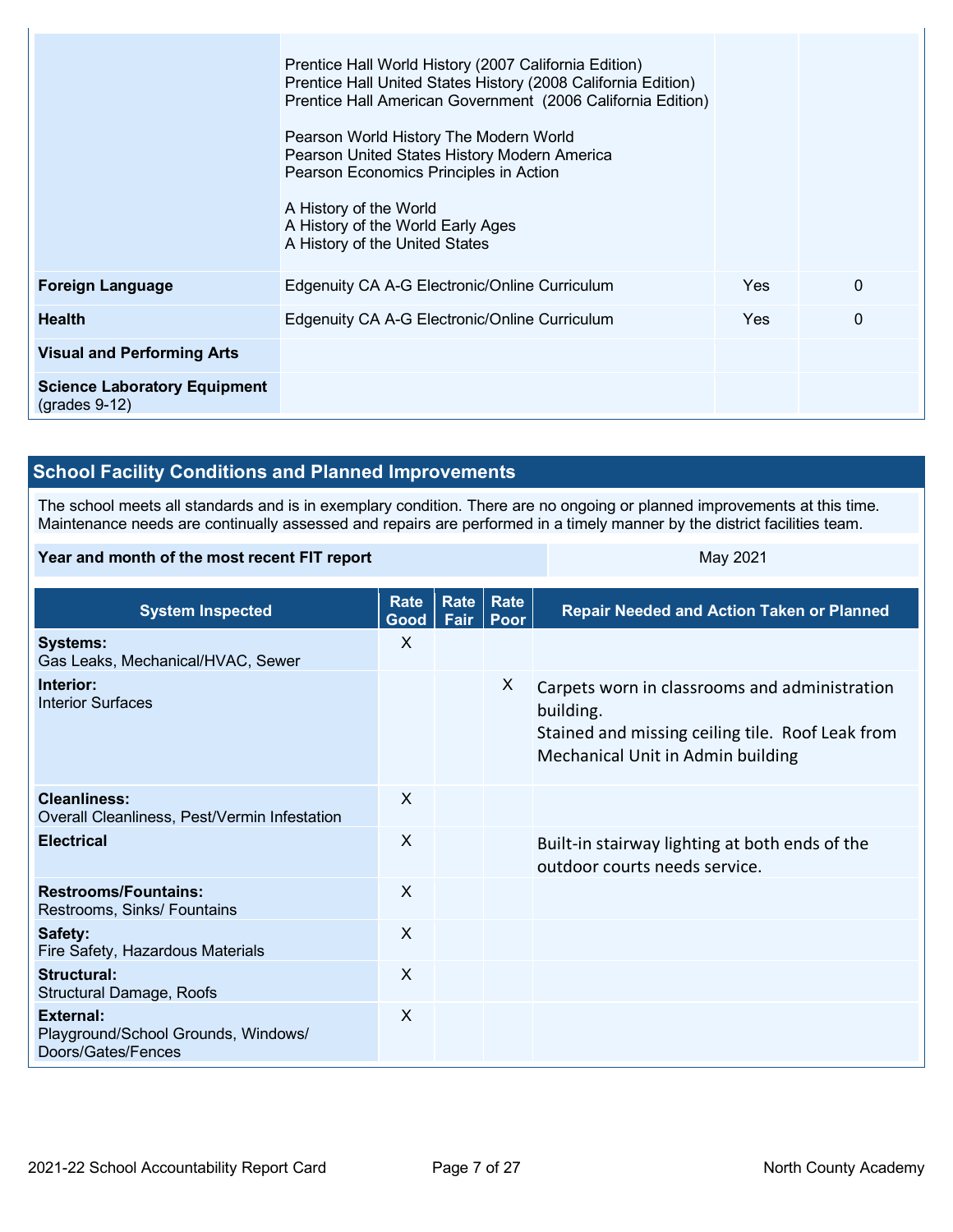| <b>Overall Facility Rate</b> |      |      |      |
|------------------------------|------|------|------|
| <b>Exemplary</b>             | Good | Fair | Poor |
|                              |      |      |      |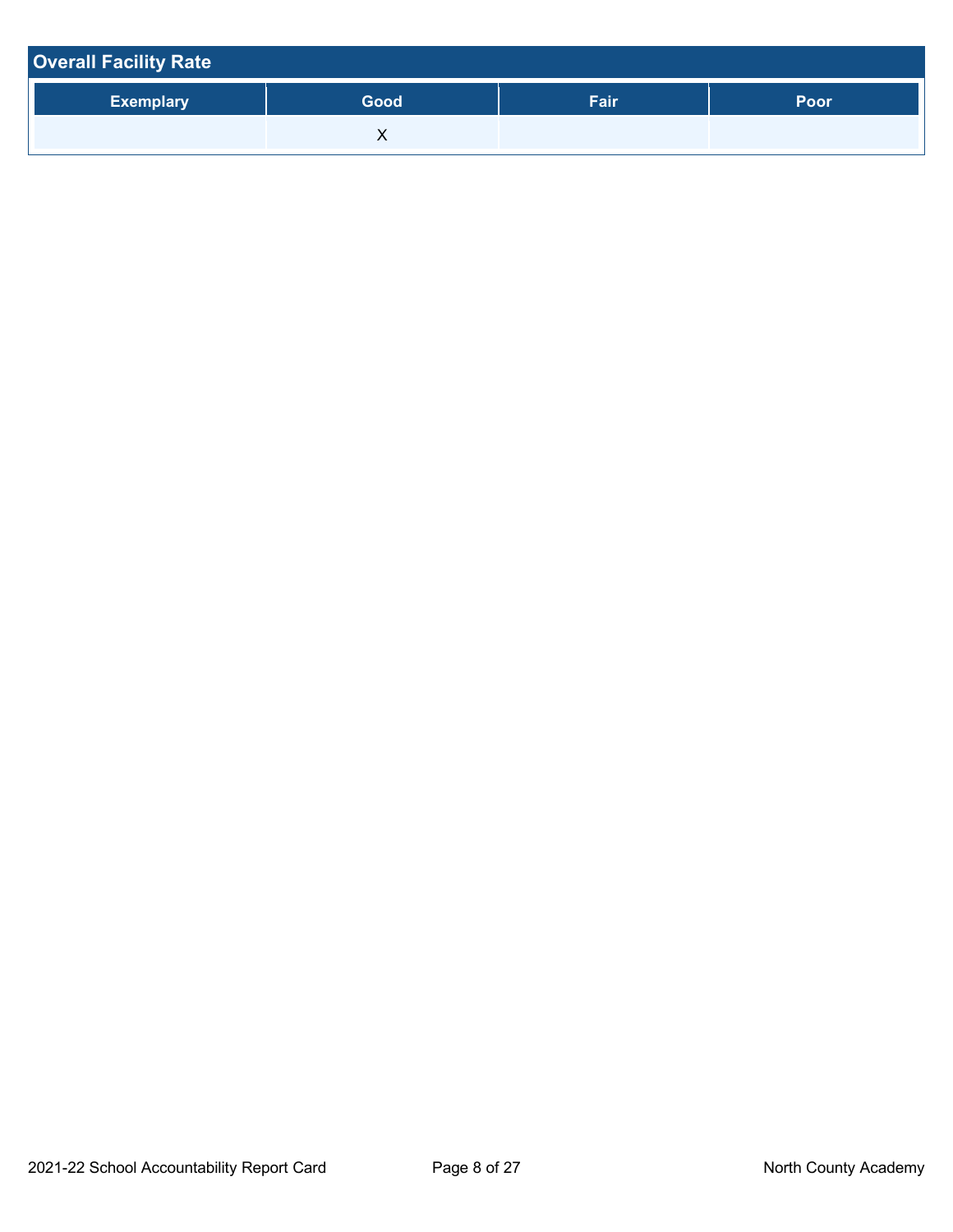## **B. Pupil Outcomes State Priority: Pupil Achievement**

The SARC provides the following information relevant to the State priority: Pupil Achievement (Priority 4):

#### **Statewide Assessments**

(i.e., California Assessment of Student Performance and Progress [CAASPP] System includes the Smarter Balanced Summative Assessments for students in the general education population and the California Alternate Assessments [CAAs] for English language arts/literacy [ELA] and mathematics given in grades three through eight and grade eleven. Only eligible students may participate in the administration of the CAAs. CAAs items are aligned with alternate achievement standards, which are linked with the Common Core State Standards [CCSS] for students with the most significant cognitive disabilities).

The CAASPP System encompasses the following assessments and student participation requirements:

- 1. **Smarter Balanced Summative Assessments and CAAs for ELA** in grades three through eight and grade eleven.
- 2. **Smarter Balanced Summative Assessments and CAAs for mathematics** in grades three through eight and grade eleven.
- 3. **California Science Test (CAST) and CAAs for Science** in grades five, eight, and once in high school (i.e., grade ten, eleven, or twelve).

#### **SARC Reporting in the 2020-2021 School Year Only**

Where the most viable option, LEAs were required to administer the statewide summative assessment in ELA and mathematics. Where a statewide summative assessment was not the most viable option for the LEA (or for one or more gradelevel[s] within the LEA) due to the pandemic, LEAs were allowed to report results from a different assessment that met the criteria established by the State Board of Education (SBE) on March 16, 2021. The assessments were required to be:

- Aligned with CA CCSS for ELA and mathematics;
- Available to students in grades 3 through 8, and grade 11; and
- Uniformly administered across a grade, grade span, school, or district to all eligible students.

#### **Options**

Note that the CAAs could only be administered in-person following health and safety requirements. If it was not viable for the LEA to administer the CAAs in person with health and safety guidelines in place, the LEA was directed to not administer the tests. There were no other assessment options available for the CAAs. Schools administered the Smarter Balanced Summative Assessments for ELA and mathematics, other assessments that meet the SBE criteria, or a combination of both, and they could only choose one of the following:

- Smarter Balanced ELA and mathematics summative assessments;
- Other assessments meeting the SBE criteria; or
- Combination of Smarter Balanced ELA and mathematics summative assessments and other assessments.

The percentage of students who have successfully completed courses that satisfy the requirements for entrance to the University of California and the California State University, or career technical education sequences or programs of study.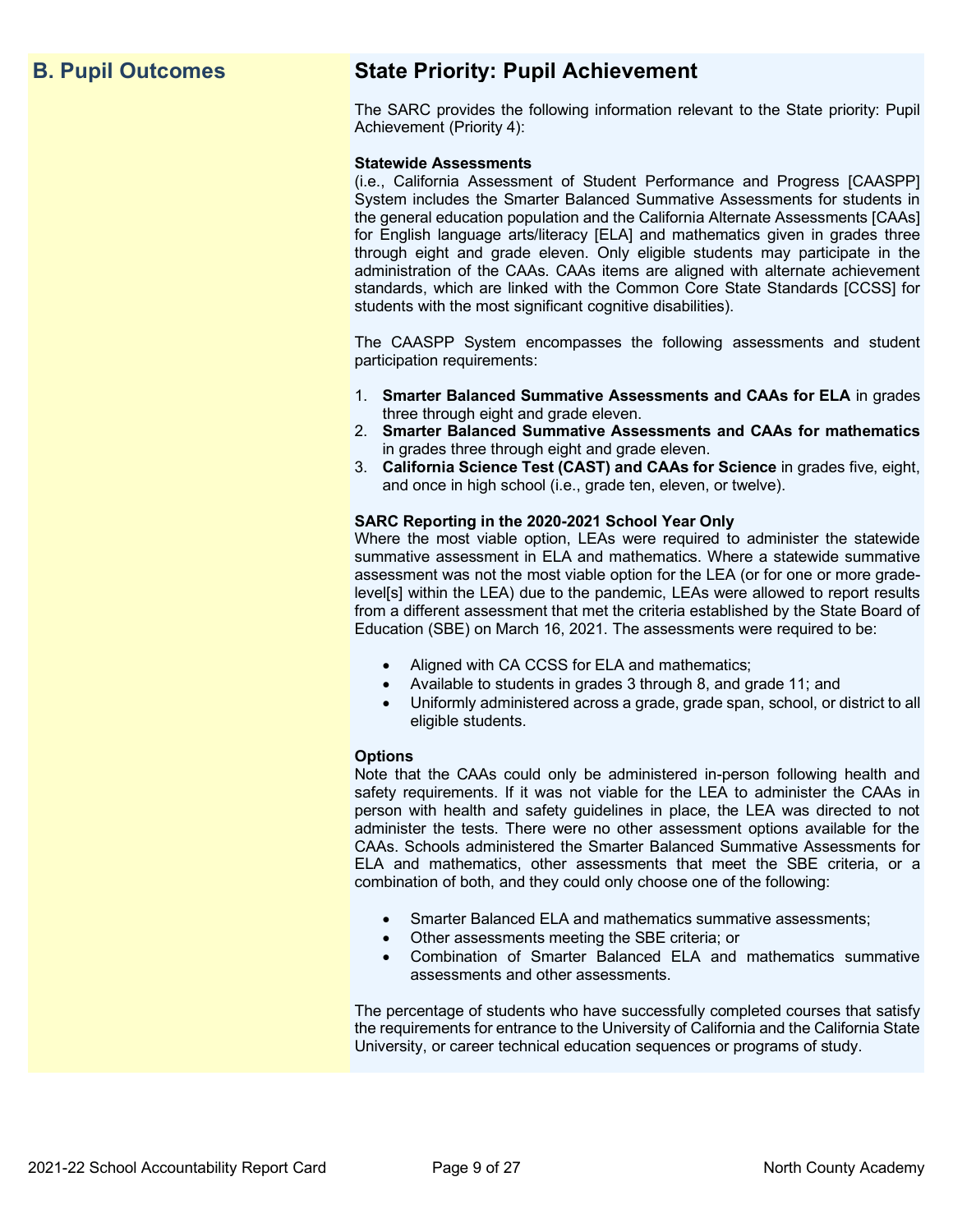## **Percentage of Students Meeting or Exceeding the State Standard on CAASPP**

This table displays CAASPP test results in ELA and mathematics for all students grades three through eight and grade eleven taking and completing a state-administered assessment.

The 2019-2020 data cells with N/A values indicate that the 2019-2020 data are not available due to the COVID-19 pandemic and resulting summative test suspension. The Executive Order N-30-20 was issued which waived the assessment, accountability, and reporting requirements for the 2019-2020 school year.

The 2020-2021 data cells have N/A values because these data are not comparable to other year data due to the COVID-19 pandemic during the 2020-2021 school year. Where the CAASPP assessments in ELA and/or mathematics is not the most viable option, the LEAs were allowed to administer local assessments. Therefore, the 2020-2021 data between school years for the school, district, state are not an accurate comparison. As such, it is inappropriate to compare results of the 2020-2021 school year to other school years.

| Subject                                                        | <b>School</b><br>2019-20 | <b>School</b><br>2020-21 | <b>District</b><br>2019-20 | <b>District</b><br>2020-21 | <b>State</b><br>2019-20 | <b>State</b><br>2020-21 |
|----------------------------------------------------------------|--------------------------|--------------------------|----------------------------|----------------------------|-------------------------|-------------------------|
| <b>English Language Arts/Literacy</b><br>$(grades 3-8 and 11)$ | N/A                      | N/A                      | N/A                        | N/A                        | N/A                     | N/A                     |
| <b>Mathematics</b><br>$(grades 3-8 and 11)$                    | N/A                      | N/A                      | N/A                        | N/A                        | N/A                     | N/A                     |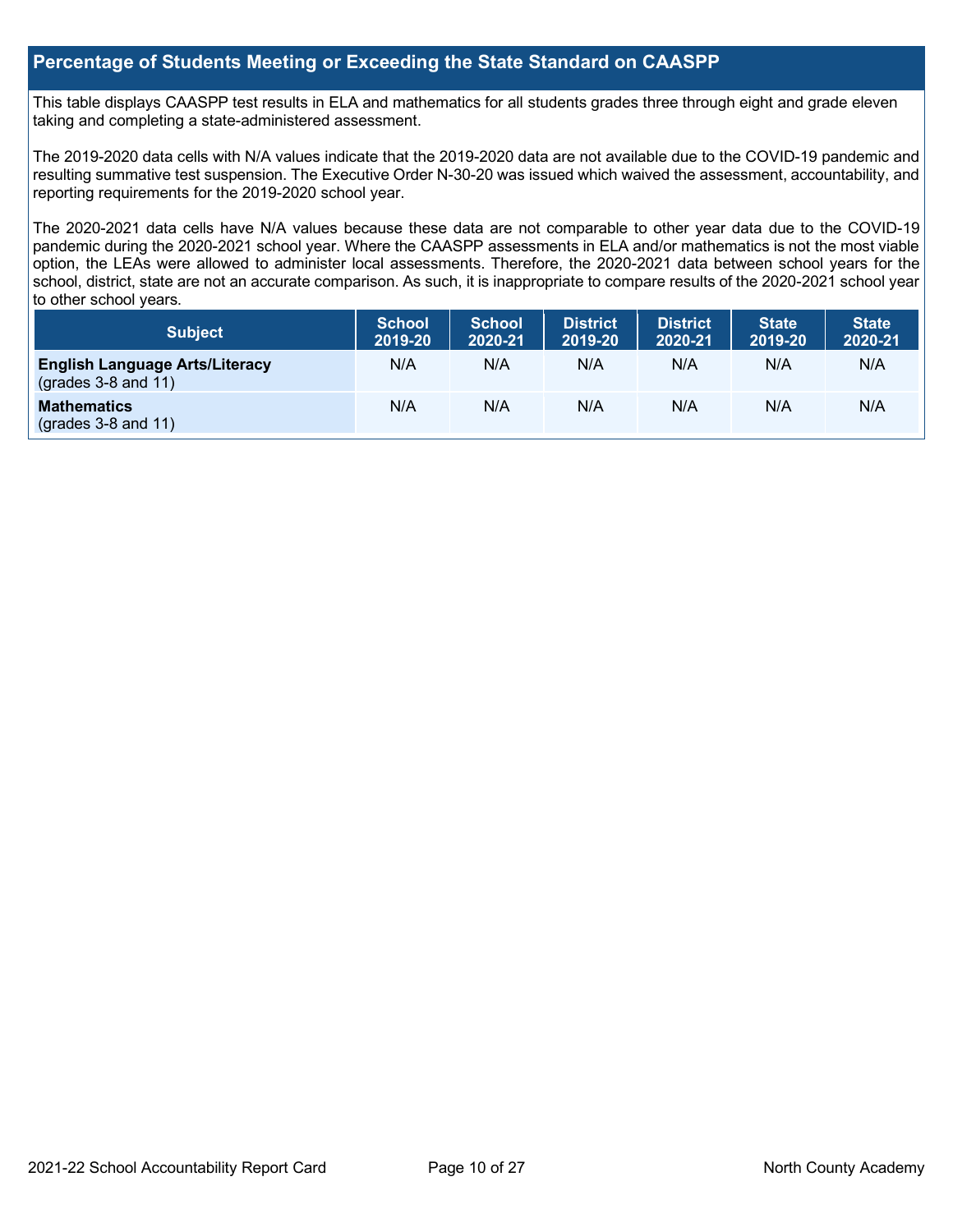## **2020-21 CAASPP Test Results in ELA by Student Group**

This table displays CAASPP test results in ELA by student group for students grades three through eight and grade eleven taking and completing a state-administered assessment. The CDE will populate this table for schools in cases where the school administered the CAASPP assessment. In cases where the school administered a local assessment instead of CAASPP, the CDE will populate this table with "NT" values, meaning this school did not test students using the CAASPP. See the local assessment(s) table for more information.

| <b>CAASPP</b><br><b>Student Groups</b>               | <b>CAASPP</b><br><b>Total</b><br><b>Enrollment</b> | <b>CAASPP</b><br><b>Number</b><br><b>Tested</b> | <b>CAASPP</b><br><b>Percent</b><br><b>Tested</b> | <b>CAASPP</b><br><b>Percent</b><br><b>Not Tested</b> | <b>CAASPP</b><br><b>Percent</b><br><b>Met or</b><br><b>Exceeded</b> |
|------------------------------------------------------|----------------------------------------------------|-------------------------------------------------|--------------------------------------------------|------------------------------------------------------|---------------------------------------------------------------------|
| <b>All Students</b>                                  | 28                                                 | <b>NT</b>                                       | <b>NT</b>                                        | <b>NT</b>                                            | <b>NT</b>                                                           |
| <b>Female</b>                                        | 11                                                 | <b>NT</b>                                       | <b>NT</b>                                        | <b>NT</b>                                            | <b>NT</b>                                                           |
| <b>Male</b>                                          | 17                                                 | <b>NT</b>                                       | <b>NT</b>                                        | <b>NT</b>                                            | <b>NT</b>                                                           |
| American Indian or Alaska Native                     | $\mathbf 0$                                        | $\mathbf 0$                                     | $\mathbf 0$                                      | $\overline{0}$                                       | $\mathbf 0$                                                         |
| <b>Asian</b>                                         |                                                    | <b>NT</b>                                       | <b>NT</b>                                        | <b>NT</b>                                            | <b>NT</b>                                                           |
| <b>Black or African American</b>                     | $\overline{\phantom{a}}$                           | <b>NT</b>                                       | <b>NT</b>                                        | <b>NT</b>                                            | <b>NT</b>                                                           |
| <b>Filipino</b>                                      | $\mathbf{0}$                                       | $\mathbf 0$                                     | $\Omega$                                         | $\mathbf{0}$                                         | $\mathbf{0}$                                                        |
| <b>Hispanic or Latino</b>                            | 14                                                 | <b>NT</b>                                       | <b>NT</b>                                        | <b>NT</b>                                            | <b>NT</b>                                                           |
| Native Hawaiian or Pacific Islander                  | $\mathbf{0}$                                       | $\mathbf 0$                                     | $\mathbf 0$                                      | $\overline{0}$                                       | $\mathbf 0$                                                         |
| <b>Two or More Races</b>                             | $\overline{a}$                                     | <b>NT</b>                                       | <b>NT</b>                                        | <b>NT</b>                                            | <b>NT</b>                                                           |
| <b>White</b>                                         | $\overline{\phantom{a}}$                           | <b>NT</b>                                       | <b>NT</b>                                        | <b>NT</b>                                            | <b>NT</b>                                                           |
| <b>English Learners</b>                              |                                                    | <b>NT</b>                                       | <b>NT</b>                                        | <b>NT</b>                                            | <b>NT</b>                                                           |
| <b>Foster Youth</b>                                  |                                                    | <b>NT</b>                                       | <b>NT</b>                                        | <b>NT</b>                                            | <b>NT</b>                                                           |
| <b>Homeless</b>                                      | $\mathbf 0$                                        | $\mathbf 0$                                     | $\mathbf 0$                                      | $\overline{0}$                                       | $\mathbf 0$                                                         |
| <b>Military</b>                                      | $\mathbf 0$                                        | $\pmb{0}$                                       | $\mathbf 0$                                      | $\mathbf 0$                                          | $\mathbf 0$                                                         |
| <b>Socioeconomically Disadvantaged</b>               | $\hspace{0.05cm}$                                  | <b>NT</b>                                       | <b>NT</b>                                        | <b>NT</b>                                            | <b>NT</b>                                                           |
| <b>Students Receiving Migrant Education Services</b> | $\mathbf{0}$                                       | $\mathbf 0$                                     | $\mathbf{0}$                                     | $\mathbf 0$                                          | $\mathbf{0}$                                                        |
| <b>Students with Disabilities</b>                    | 28                                                 | <b>NT</b>                                       | <b>NT</b>                                        | <b>NT</b>                                            | <b>NT</b>                                                           |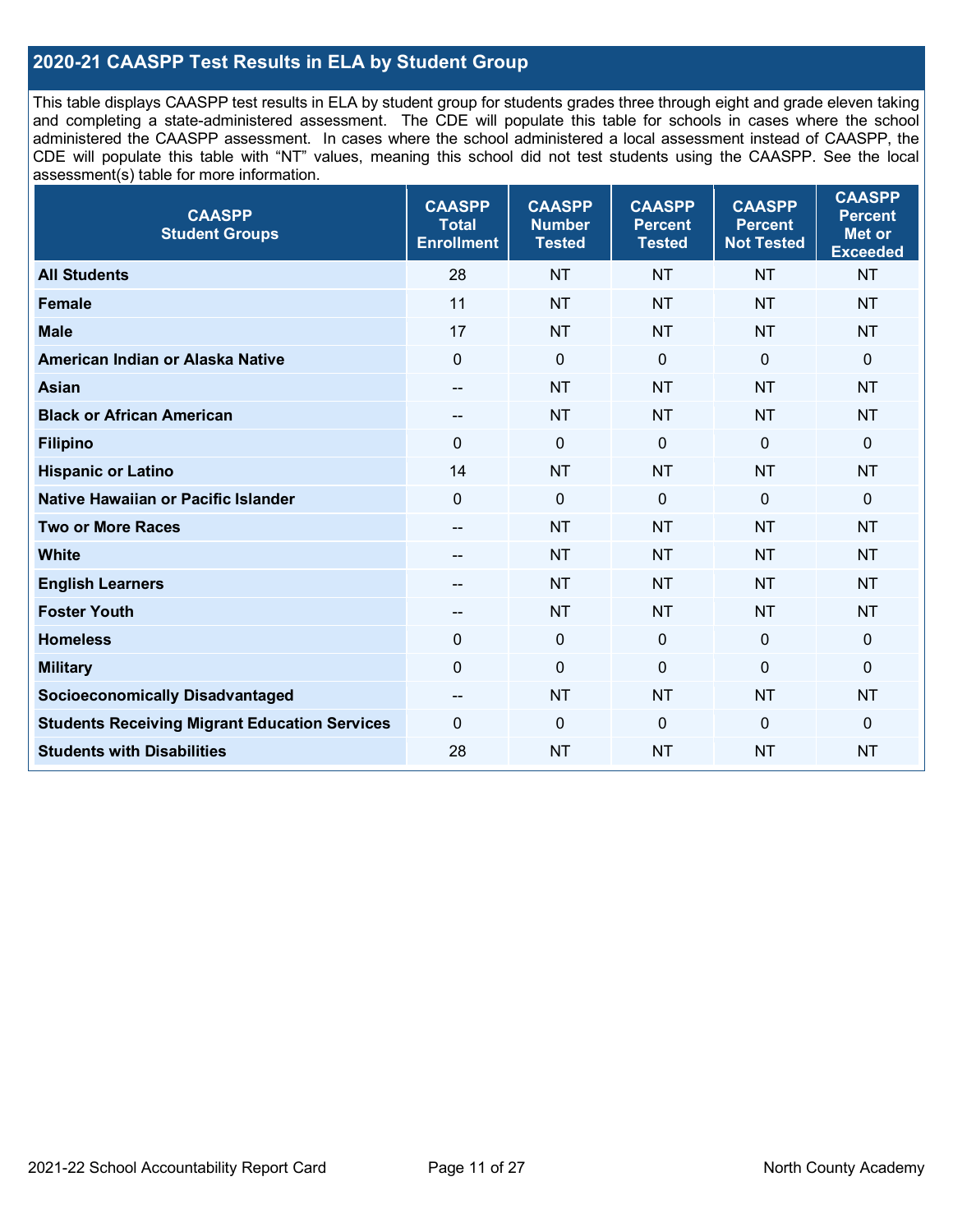## **2020-21 CAASPP Test Results in Math by Student Group**

This table displays CAASPP test results in Math by student group for students grades three through eight and grade eleven taking and completing a state-administered assessment. The CDE will populate this table for schools in cases where the school administered the CAASPP assessment. In cases where the school administered a local assessment instead of CAASPP, the CDE will populate this table with "NT" values, meaning this school did not test students using the CAASPP. See the local assessment(s) table for more information.

| <b>CAASPP</b><br><b>Student Groups</b>               | <b>CAASPP</b><br><b>Total</b><br><b>Enrollment</b> | <b>CAASPP</b><br><b>Number</b><br><b>Tested</b> | <b>CAASPP</b><br><b>Percent</b><br><b>Tested</b> | <b>CAASPP</b><br><b>Percent</b><br><b>Not Tested</b> | <b>CAASPP</b><br><b>Percent</b><br><b>Met or</b><br><b>Exceeded</b> |
|------------------------------------------------------|----------------------------------------------------|-------------------------------------------------|--------------------------------------------------|------------------------------------------------------|---------------------------------------------------------------------|
| <b>All Students</b>                                  | 28                                                 | <b>NT</b>                                       | <b>NT</b>                                        | <b>NT</b>                                            | <b>NT</b>                                                           |
| <b>Female</b>                                        | 11                                                 | <b>NT</b>                                       | <b>NT</b>                                        | <b>NT</b>                                            | <b>NT</b>                                                           |
| <b>Male</b>                                          | 17                                                 | <b>NT</b>                                       | <b>NT</b>                                        | <b>NT</b>                                            | <b>NT</b>                                                           |
| American Indian or Alaska Native                     | $\overline{0}$                                     | $\pmb{0}$                                       | $\mathbf 0$                                      | $\overline{0}$                                       | $\mathbf 0$                                                         |
| <b>Asian</b>                                         | $\overline{\phantom{a}}$                           | <b>NT</b>                                       | <b>NT</b>                                        | <b>NT</b>                                            | <b>NT</b>                                                           |
| <b>Black or African American</b>                     | $\overline{\phantom{m}}$                           | <b>NT</b>                                       | <b>NT</b>                                        | <b>NT</b>                                            | <b>NT</b>                                                           |
| <b>Filipino</b>                                      | $\mathbf{0}$                                       | $\mathbf 0$                                     | $\mathbf{0}$                                     | $\mathbf 0$                                          | $\mathbf 0$                                                         |
| <b>Hispanic or Latino</b>                            | 14                                                 | <b>NT</b>                                       | <b>NT</b>                                        | <b>NT</b>                                            | <b>NT</b>                                                           |
| Native Hawaiian or Pacific Islander                  | $\mathbf{0}$                                       | $\mathbf 0$                                     | $\mathbf{0}$                                     | $\mathbf 0$                                          | $\mathbf 0$                                                         |
| <b>Two or More Races</b>                             | $\overline{\phantom{a}}$                           | <b>NT</b>                                       | <b>NT</b>                                        | <b>NT</b>                                            | <b>NT</b>                                                           |
| <b>White</b>                                         | $\overline{\phantom{a}}$                           | <b>NT</b>                                       | <b>NT</b>                                        | <b>NT</b>                                            | <b>NT</b>                                                           |
| <b>English Learners</b>                              |                                                    | <b>NT</b>                                       | <b>NT</b>                                        | <b>NT</b>                                            | <b>NT</b>                                                           |
| <b>Foster Youth</b>                                  |                                                    | <b>NT</b>                                       | <b>NT</b>                                        | <b>NT</b>                                            | <b>NT</b>                                                           |
| <b>Homeless</b>                                      | $\mathbf 0$                                        | $\mathbf 0$                                     | $\mathbf 0$                                      | $\mathbf 0$                                          | 0                                                                   |
| <b>Military</b>                                      | $\mathbf 0$                                        | $\pmb{0}$                                       | $\mathbf 0$                                      | $\overline{0}$                                       | $\mathbf 0$                                                         |
| <b>Socioeconomically Disadvantaged</b>               | $\overline{\phantom{a}}$                           | <b>NT</b>                                       | <b>NT</b>                                        | <b>NT</b>                                            | <b>NT</b>                                                           |
| <b>Students Receiving Migrant Education Services</b> | $\mathbf{0}$                                       | $\mathbf 0$                                     | $\mathbf{0}$                                     | $\mathbf 0$                                          | $\mathbf 0$                                                         |
| <b>Students with Disabilities</b>                    | 28                                                 | <b>NT</b>                                       | <b>NT</b>                                        | <b>NT</b>                                            | <b>NT</b>                                                           |

#### **2020-21 Local Assessment Test Results in ELA by Student Group**

This table displays Local Assessment test results in ELA by student group for students grades three through eight and grade eleven. LEAs/schools will populate this table for schools in cases where the school administered a local assessment. In cases where the school administered the CAASPP assessment, LEAs/schools will populate this table with "N/A" values in all cells, meaning this table is Not Applicable for this school.

\*At or above the grade-level standard in the context of the local assessment administered.

## **2020-21 Local Assessment Test Results in Math by Student Group**

This table displays Local Assessment test results in Math by student group for students grades three through eight and grade eleven. LEAs/schools will populate this table for schools in cases where the school administered a local assessment. In cases where the school administered the CAASPP assessment, LEAs/schools will populate this table with "N/A" values in all cells, meaning this table is Not Applicable for this school.

\*At or above the grade-level standard in the context of the local assessment administered.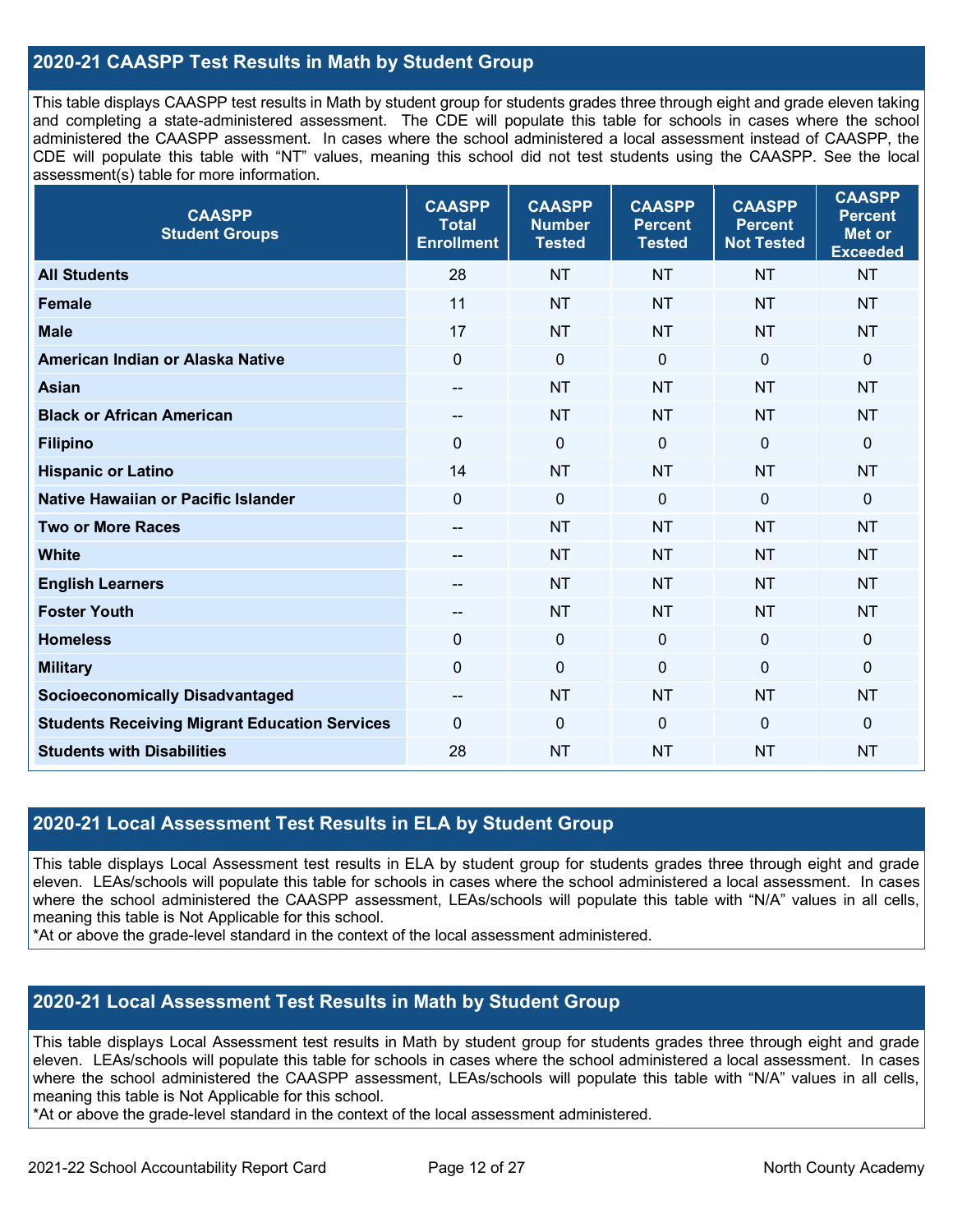## **CAASPP Test Results in Science for All Students**

This table displays the percentage of all students grades five, eight, and High School meeting or exceeding the State Standard.

The 2019-2020 data cells with N/A values indicate that the 2019-2020 data are not available due to the COVID-19 pandemic and resulting summative testing suspension. The Executive Order N-30-20 was issued which waived the assessment, accountability, and reporting requirements for the 2019-2020 school year.

For any 2020-2021 data cells with N/T values indicate that this school did not test students using the CAASPP Science.

| <b>Subject</b>                                  | <b>School</b> | <b>School</b> | <b>District</b> | District | State   | <b>State</b> |
|-------------------------------------------------|---------------|---------------|-----------------|----------|---------|--------------|
|                                                 | 2019-20       | 2020-21       | 2019-20         | 2020-21  | 2019-20 | 2020-21      |
| <b>Science</b><br>(grades 5, 8 and high school) | N/A           | $\sim$ $\sim$ | N/A             | 2.48     | N/A     | 28.72        |

### **2020-21 CAASPP Test Results in Science by Student Group**

This table displays CAASPP test results in Science by student group for students grades five, eight, and High School. For any data cells with N/T values indicate that this school did not test students using the CAASPP Science.

| <b>Student Group</b>                                 | <b>Total</b><br><b>Enrollment</b> | <b>Number</b><br><b>Tested</b> | <b>Percent</b><br><b>Tested</b> | <b>Percent</b><br><b>Not Tested</b>   | <b>Percent</b><br><b>Met or</b><br><b>Exceeded</b> |
|------------------------------------------------------|-----------------------------------|--------------------------------|---------------------------------|---------------------------------------|----------------------------------------------------|
| <b>All Students</b>                                  | 14                                | 10                             | 71.43                           | 28.57                                 |                                                    |
| <b>Female</b>                                        | --                                | --                             | --                              |                                       |                                                    |
| <b>Male</b>                                          |                                   | --                             | --                              |                                       |                                                    |
| American Indian or Alaska Native                     | $\Omega$                          | $\mathbf{0}$                   | $\mathbf{0}$                    | $\mathbf 0$                           | $\mathbf 0$                                        |
| <b>Asian</b>                                         | 0                                 | $\pmb{0}$                      | $\mathbf 0$                     | $\mathbf 0$                           | $\Omega$                                           |
| <b>Black or African American</b>                     | --                                | --                             |                                 | --                                    | --                                                 |
| <b>Filipino</b>                                      | $\Omega$                          | $\Omega$                       | $\mathbf{0}$                    | $\mathbf 0$                           | $\mathbf{0}$                                       |
| <b>Hispanic or Latino</b>                            | --                                | $\overline{\phantom{a}}$       | --                              | $\hspace{0.05cm}$ – $\hspace{0.05cm}$ | $\qquad \qquad$                                    |
| Native Hawaiian or Pacific Islander                  | $\Omega$                          | $\mathbf 0$                    | $\Omega$                        | $\mathbf{0}$                          | $\Omega$                                           |
| <b>Two or More Races</b>                             | 0                                 | $\mathbf 0$                    | $\mathbf{0}$                    | $\Omega$                              | 0                                                  |
| <b>White</b>                                         |                                   | --                             | --                              | --                                    | --                                                 |
| <b>English Learners</b>                              |                                   | --                             |                                 |                                       |                                                    |
| <b>Foster Youth</b>                                  | $\Omega$                          | 0                              | $\mathbf{0}$                    | $\Omega$                              | 0                                                  |
| <b>Homeless</b>                                      |                                   |                                |                                 |                                       |                                                    |
| <b>Military</b>                                      | $\Omega$                          | $\Omega$                       | $\mathbf{0}$                    | $\Omega$                              | $\Omega$                                           |
| <b>Socioeconomically Disadvantaged</b>               |                                   | --                             |                                 | --                                    |                                                    |
| <b>Students Receiving Migrant Education Services</b> | $\Omega$                          | $\Omega$                       | $\Omega$                        | $\Omega$                              | $\Omega$                                           |
| <b>Students with Disabilities</b>                    | 14                                | 10                             | 71.43                           | 28.57                                 | --                                                 |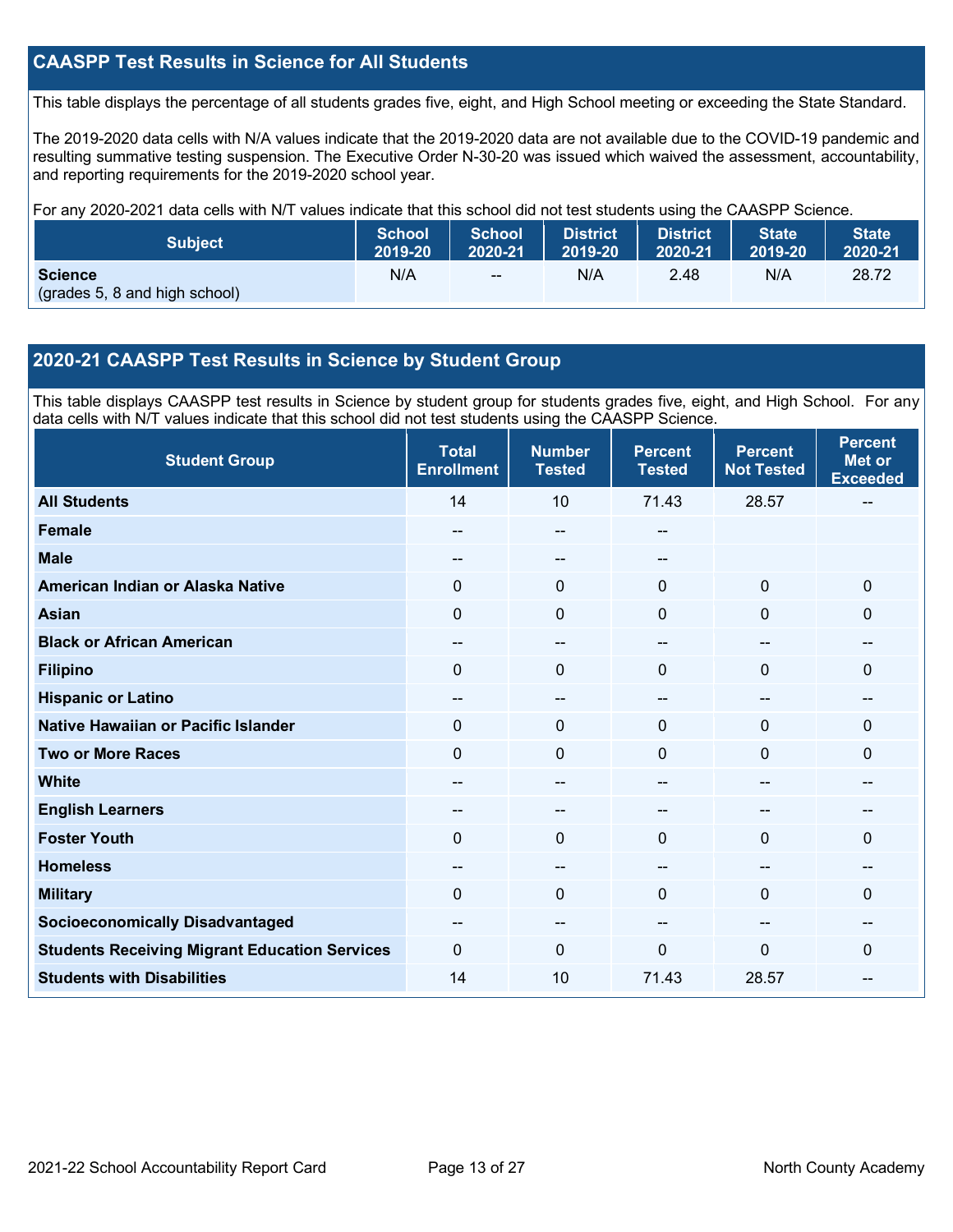### **2020-21 Career Technical Education Programs**

North County Academy provides two courses geared toward preparation for work:

1) Independent Living Skills is an elective credit class that is taken by all students at NCA. This class focuses on life skills, but includes career assessments and inventories, resume writing, etc.

2) Work Readiness is available to students who are interested in how to write a resume, fill out a job application, and learning interview skills. NCA's work-readiness counselor helps students identify an internship in the community and supports them in the position. The grade is determined by attendance and a report submitted by the employer rating the student's work performance.

## **2020-21 Career Technical Education (CTE) Participation**

| <b>Measure</b>                                                                                                                    | <b>CTE Program Participation</b> |
|-----------------------------------------------------------------------------------------------------------------------------------|----------------------------------|
| Number of Pupils Participating in CTE                                                                                             |                                  |
| Percent of Pupils that Complete a CTE Program and Earn a High School Diploma                                                      |                                  |
| Percent of CTE Courses that are Sequenced or Articulated Between the School and<br><b>Institutions of Postsecondary Education</b> |                                  |

## **Course Enrollment/Completion**

This table displays the course enrollment/completion of University of California (UC) and/or California State University (CSU) admission requirements.

| <b>UC/CSU Course Measure</b>                                                | <b>Percent</b> |
|-----------------------------------------------------------------------------|----------------|
| 2020-2021 Pupils Enrolled in Courses Required for UC/CSU Admission          | 13.79          |
| 2019-2020 Graduates Who Completed All Courses Required for UC/CSU Admission |                |

## **B. Pupil Outcomes State Priority: Other Pupil Outcomes**

The SARC provides the following information relevant to the State priority: Other Pupil Outcomes (Priority 8): Pupil outcomes in the subject area of physical education.

## **2020-21 California Physical Fitness Test Results**

Due to the COVID-19 crisis, the Physical Fitness Test was suspended during the 2020-2021 school year and therefore no data are reported and each cell in this table is populated with "N/A."

| <b>Grade Level</b> |     | Four of Six Fitness Standards   Five of Six Fitness Standards | <b>Percentage of Students Meeting Percentage of Students Meeting Percentage of Students Meeting</b><br><b>Six of Six Fitness Standards</b> |
|--------------------|-----|---------------------------------------------------------------|--------------------------------------------------------------------------------------------------------------------------------------------|
| Grade 5            | N/A | N/A                                                           | N/A                                                                                                                                        |
| Grade 7            | N/A | N/A                                                           | N/A                                                                                                                                        |
| Grade 9            | N/A | N/A                                                           | N/A                                                                                                                                        |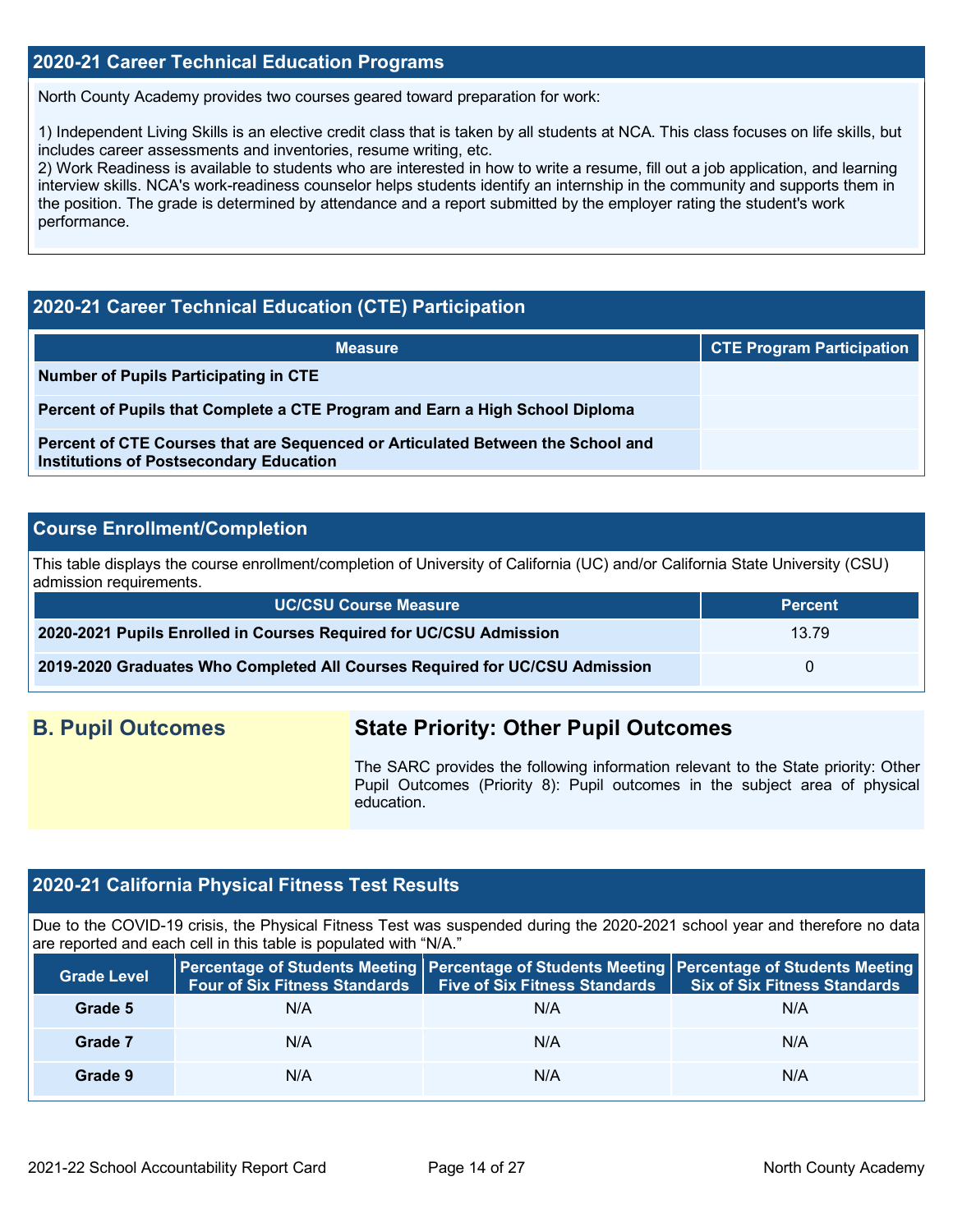## **C. Engagement State Priority: Parental Involvement**

The SARC provides the following information relevant to the State priority: Parental Involvement (Priority 3): Efforts the school district makes to seek parent input in making decisions regarding the school district and at each school site.

## **2021-22 Opportunities for Parental Involvement**

Parents come to the school site regularly to participate in family therapy and individualized education program meetings. Teachers and therapists communicate with parents regularly regarding therapeutic and academic progress. Parents/guardians have access to daily program data on their student via google drive and through our Student Information System (Synergy). For 2021-22, six parent engagement nights with training and informational context are scheduled. NCA will continue to follow safety precautions from our previous school year and our parent engagement nights will be hosted via Zoom. NCA also has a parent advisory group made up of parent volunteers, the NCA principal, the NCA vice principal, and NCA's therapeutic services manager. This team meets regularly to focus on Local Control and Accountability Plan goals and Special Education Local Plan Area Community Advisory Committee goals.

## **C. Engagement State Priority: Pupil Engagement**

The SARC provides the following information relevant to the State priority: Pupil Engagement (Priority 5):

- High school dropout rates;
- High school graduation rates; and
- Chronic Absenteeism

## **Dropout Rate and Graduation Rate (Four-Year Cohort Rate)**

| <b>Indicator</b>       | 2018-19 2019-20 | School School | $2020 - 21$     | $\  2018 - 19 \ $ | $\begin{array}{ c c c c c }\n\hline\n2019-20 & 2020-21 \\ \hline\n\end{array}$ | School District District District | <b>State</b><br>2018-19 | <b>State</b><br>$ 2019-20 $ | State <sup>1</sup><br>2020-21 |
|------------------------|-----------------|---------------|-----------------|-------------------|--------------------------------------------------------------------------------|-----------------------------------|-------------------------|-----------------------------|-------------------------------|
| <b>Dropout Rate</b>    | $\sim$          | $\sim$ $\sim$ | <b>Contract</b> | 41.7              | 52.7                                                                           | 24.8                              | 9.0                     | 8.9                         | 9.4                           |
| <b>Graduation Rate</b> | --              | $- -$         | $- -$           | 35.8              | 45.1                                                                           | 41.3                              | 84.5                    | 84.2                        | 83.6                          |

## **2020-21 Graduation Rate by Student Group (Four-Year Cohort Rate)**

This table displays the 2020-21 graduation rate by student group. For information on the Four-Year Adjusted Cohort Graduation Rate (ACGR), visit the CDE Adjusted Cohort Graduation Rate web page at [www.cde.ca.gov/ds/ad/acgrinfo.asp.](http://www.cde.ca.gov/ds/ad/acgrinfo.asp)

| <b>Student Group</b>             | <b>Number of</b><br><b>Students in Cohort</b> | <b>Number of</b><br><b>Cohort Graduates</b> | <b>Cohort</b><br><b>Graduation Rate</b> |
|----------------------------------|-----------------------------------------------|---------------------------------------------|-----------------------------------------|
| <b>All Students</b>              | --                                            | --                                          | $- -$                                   |
| Female                           | $- -$                                         | --                                          | --                                      |
| <b>Male</b>                      | $\sim$ $\sim$                                 | --                                          | --                                      |
| American Indian or Alaska Native | $\Omega$                                      | 0                                           | 0.00                                    |
| <b>Asian</b>                     | 0                                             | 0                                           | 0.00                                    |
| <b>Black or African American</b> | $- -$                                         | --                                          | $- -$                                   |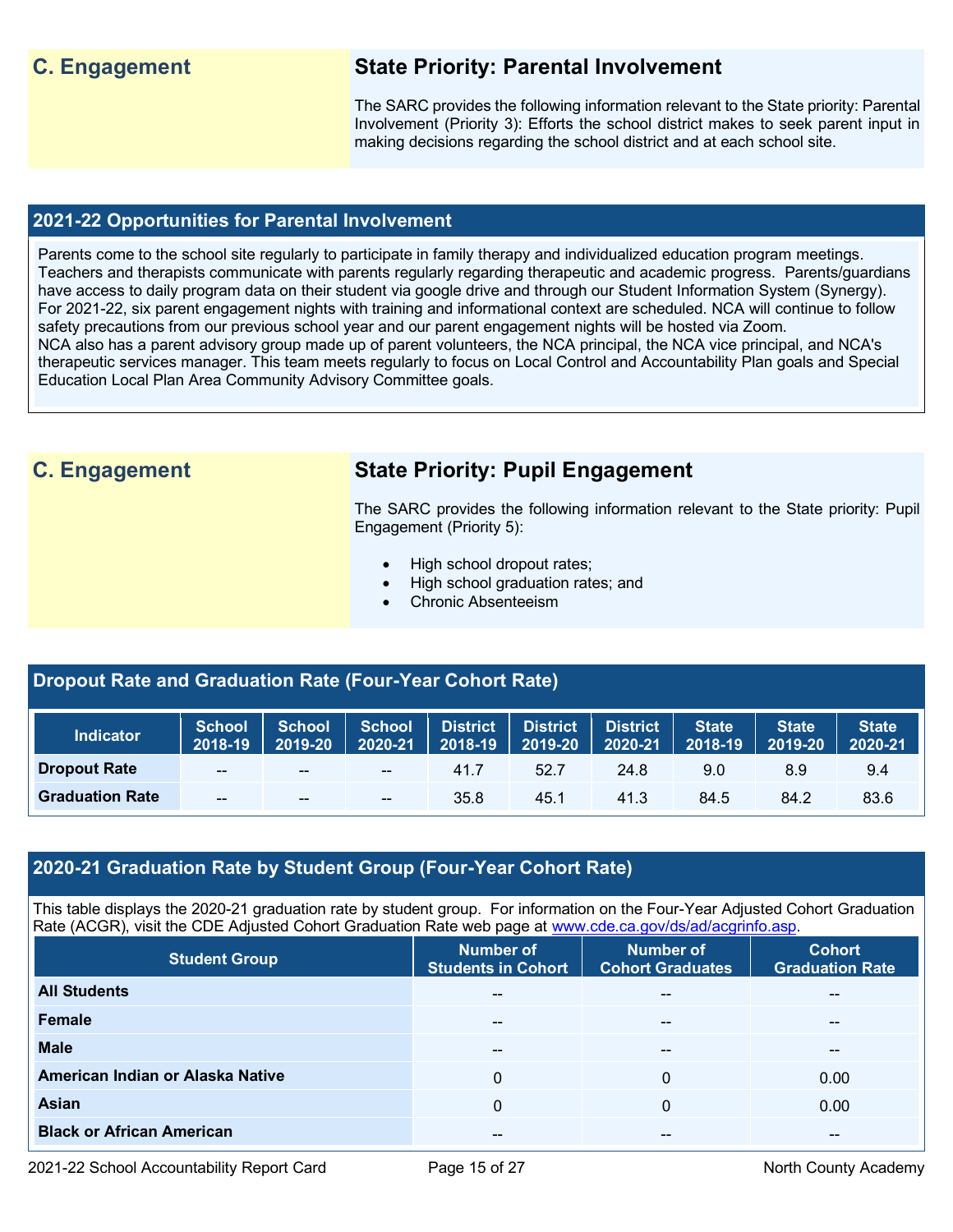| <b>Filipino</b>                                      | $\Omega$ | $\mathbf{0}$ | 0.00  |
|------------------------------------------------------|----------|--------------|-------|
| <b>Hispanic or Latino</b>                            | --       | $- -$        | --    |
| Native Hawaiian or Pacific Islander                  | $\Omega$ | $\Omega$     | 0.00  |
| <b>Two or More Races</b>                             | $\Omega$ | $\mathbf{0}$ | 0.00  |
| <b>White</b>                                         | $- -$    | --           | --    |
| <b>English Learners</b>                              | 0.0      | 0.0          | 0.0   |
| <b>Foster Youth</b>                                  | 0.0      | 0.0          | 0.0   |
| <b>Homeless</b>                                      | $- -$    | $- -$        | $- -$ |
| <b>Socioeconomically Disadvantaged</b>               | $- -$    | $- -$        | --    |
| <b>Students Receiving Migrant Education Services</b> | 0.0      | 0.0          | 0.0   |
| <b>Students with Disabilities</b>                    | --       | --           | --    |

# **2020-21 Chronic Absenteeism by Student Group**

| <b>Student Group</b>                                 | <b>Cumulative</b><br><b>Enrollment</b> | <b>Chronic</b><br><b>Absenteeism</b><br><b>Eligible Enrollment</b> | <b>Chronic</b><br><b>Absenteeism</b><br><b>Count</b> | <b>Chronic</b><br><b>Absenteeism</b><br><b>Rate</b> |
|------------------------------------------------------|----------------------------------------|--------------------------------------------------------------------|------------------------------------------------------|-----------------------------------------------------|
| <b>All Students</b>                                  | 72                                     | 65                                                                 | 25                                                   | 38.5                                                |
| <b>Female</b>                                        | 30                                     | 28                                                                 | 10                                                   | 35.7                                                |
| <b>Male</b>                                          | 42                                     | 37                                                                 | 15                                                   | 40.5                                                |
| American Indian or Alaska Native                     | 1                                      | $\Omega$                                                           | $\Omega$                                             | 0.0                                                 |
| <b>Asian</b>                                         | 1                                      | 1                                                                  | $\Omega$                                             | 0.0                                                 |
| <b>Black or African American</b>                     | 3                                      | 3                                                                  | $\overline{2}$                                       | 66.7                                                |
| <b>Filipino</b>                                      | $\mathbf{0}$                           | $\Omega$                                                           | $\Omega$                                             | 0.0                                                 |
| <b>Hispanic or Latino</b>                            | 36                                     | 33                                                                 | 14                                                   | 42.4                                                |
| Native Hawaiian or Pacific Islander                  | $\mathbf{0}$                           | $\Omega$                                                           | $\Omega$                                             | 0.0                                                 |
| <b>Two or More Races</b>                             | 5                                      | 4                                                                  | $\Omega$                                             | 0.0                                                 |
| <b>White</b>                                         | 26                                     | 24                                                                 | 9                                                    | 37.5                                                |
| <b>English Learners</b>                              | 16                                     | 15                                                                 | $\overline{4}$                                       | 26.7                                                |
| <b>Foster Youth</b>                                  | 1                                      | 1                                                                  | $\Omega$                                             | 0.0                                                 |
| <b>Homeless</b>                                      | 1                                      | 1                                                                  | 1                                                    | 100.0                                               |
| <b>Socioeconomically Disadvantaged</b>               | 34                                     | 29                                                                 | 15                                                   | 51.7                                                |
| <b>Students Receiving Migrant Education Services</b> | $\Omega$                               | $\Omega$                                                           | $\Omega$                                             | 0.0                                                 |
| <b>Students with Disabilities</b>                    | 72                                     | 65                                                                 | 25                                                   | 38.5                                                |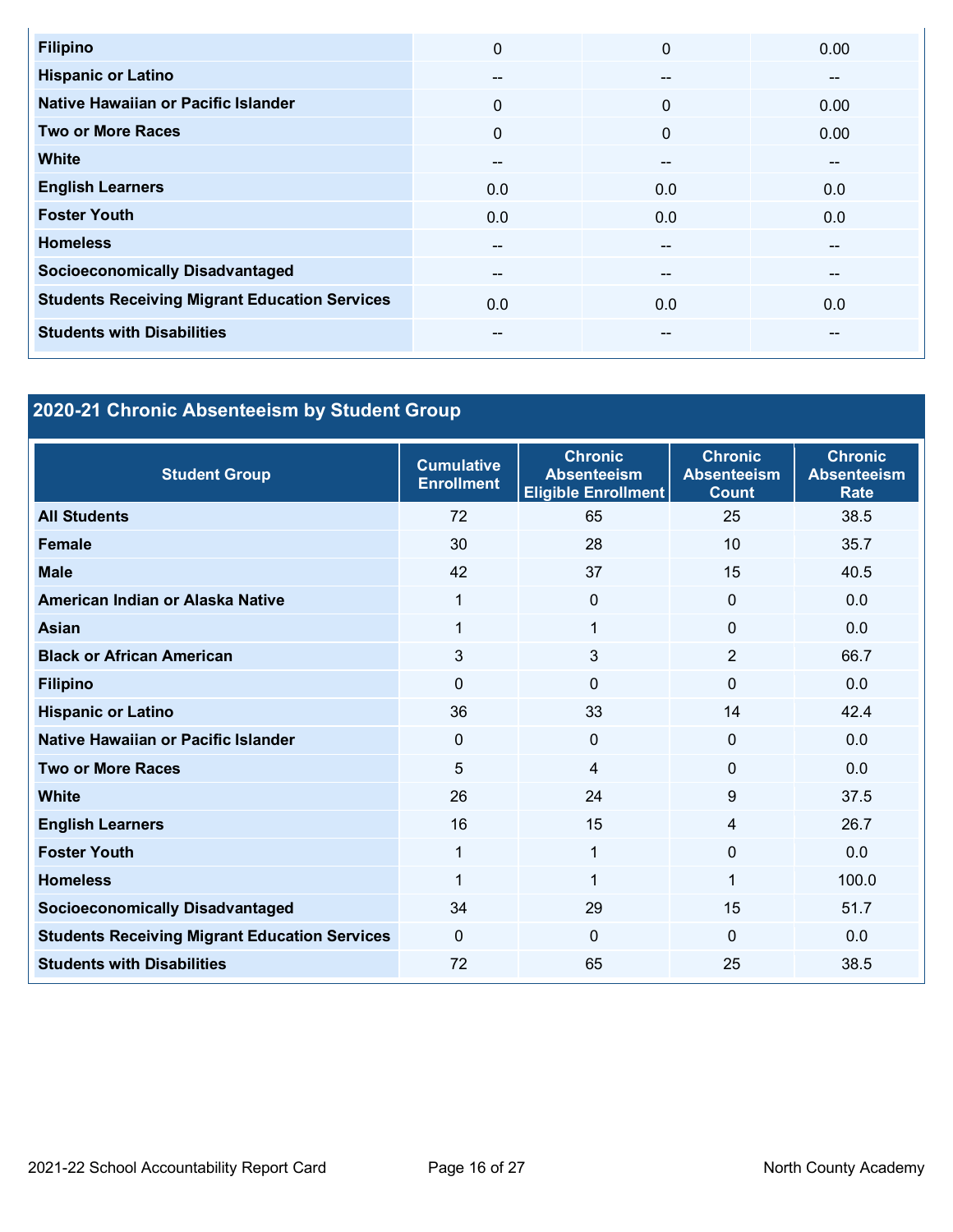## **C. Engagement State Priority: School Climate**

The SARC provides the following information relevant to the State priority: School Climate (Priority 6):

- Pupil suspension rates;
- Pupil expulsion rates; and
- Other local measures on the sense of safety

## **Suspensions and Expulsions**

This table displays suspensions and expulsions data collected between July through June, each full school year respectively. Data collected during the 2020-21 school year may not be comparable to earlier years of this collection due to differences in learning mode instruction in response to the COVID-19 pandemic.

| <b>Subject</b>     | <b>School</b><br>2018-19 | <b>School</b><br>2020-21 | <b>District</b><br>2018-19 | <b>District</b><br>2020-21 | <b>State</b><br>2018-19 | <b>State</b><br>2020-21 |
|--------------------|--------------------------|--------------------------|----------------------------|----------------------------|-------------------------|-------------------------|
| <b>Suspensions</b> | 35.65                    | 4.17                     | 3.70                       | 0.14                       | 3.47                    | 0.20                    |
| <b>Expulsions</b>  | 0.00                     | 0.00                     | 0.00                       | 0.00                       | 0.08                    | 0.00                    |

This table displays suspensions and expulsions data collected between July through February, partial school year due to the COVID-19 pandemic. The 2019-2020 suspensions and expulsions rate data are not comparable to other year data because the 2019-2020 school year is a partial school year due to the COVID-19 crisis. As such, it would be inappropriate to make any comparisons in rates of suspensions and expulsions in the 2019-2020 school year compared to other school years.

| <b>Subject</b>     | <b>School</b><br>2019-20 | <b>District</b><br>2019-20 | <b>State</b><br>2019-20 |
|--------------------|--------------------------|----------------------------|-------------------------|
| <b>Suspensions</b> | 24.73                    | 1 71                       | 2.45                    |
| <b>Expulsions</b>  | 0.00                     | 0.00                       | 0.05                    |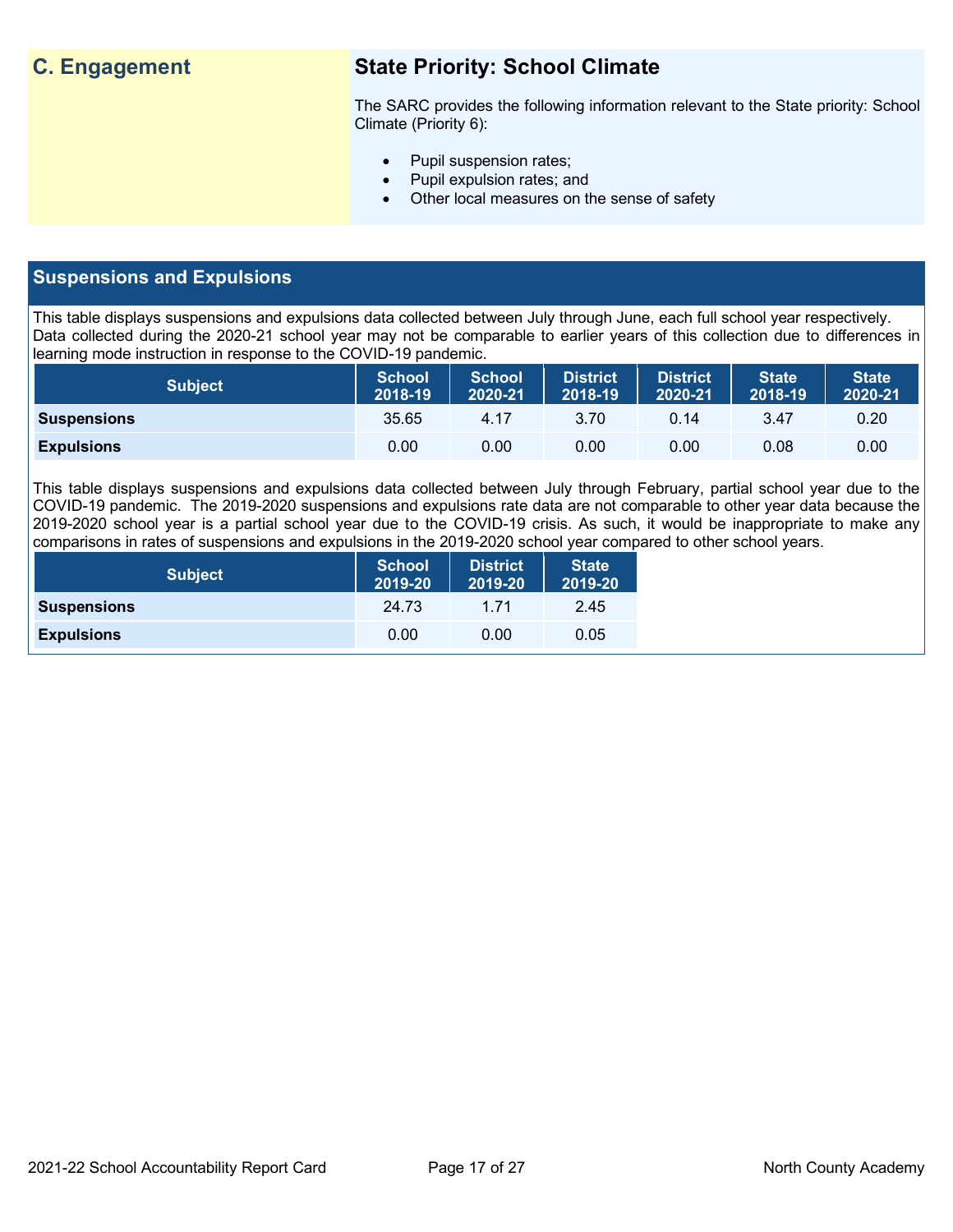### **2020-21 Suspensions and Expulsions by Student Group**

| <b>Student Group</b>                                 | <b>Suspensions Rate</b> | <b>Expulsions Rate</b> |
|------------------------------------------------------|-------------------------|------------------------|
| <b>All Students</b>                                  | 4.17                    | 0.00                   |
| <b>Female</b>                                        | 3.33                    | 0.00                   |
| <b>Male</b>                                          | 4.76                    | 0.00                   |
| American Indian or Alaska Native                     | 0.00                    | 0.00                   |
| <b>Asian</b>                                         | 0.00                    | 0.00                   |
| <b>Black or African American</b>                     | 0.00                    | 0.00                   |
| <b>Filipino</b>                                      | 0.00                    | 0.00                   |
| <b>Hispanic or Latino</b>                            | 5.56                    | 0.00                   |
| Native Hawaiian or Pacific Islander                  | 0.00                    | 0.00                   |
| <b>Two or More Races</b>                             | 0.00                    | 0.00                   |
| <b>White</b>                                         | 3.85                    | 0.00                   |
| <b>English Learners</b>                              | 12.50                   | 0.00                   |
| <b>Foster Youth</b>                                  | 0.00                    | 0.00                   |
| <b>Homeless</b>                                      | 0.00                    | 0.00                   |
| <b>Socioeconomically Disadvantaged</b>               |                         |                        |
| <b>Students Receiving Migrant Education Services</b> | 0.00                    | 0.00                   |
| <b>Students with Disabilities</b>                    |                         |                        |

## **2021-22 School Safety Plan**

North County Academy - Emergency Procedures

Most recently reviewed date: 12/9//2021

Each year North County Academy reviews and updates its Comprehensive School Safety Plan with all staff members. The North County Academy School Safety Plan covers:

- \* Our mission statement
- \* School programs and practices
- \* Child abuse reporting procedures
- \* Disaster response procedures (including tactical information)
- \* Suspension and expulsion policies
- \* Procedures for notifying teachers about dangerous pupils
- \* Discrimination and harassment policy
- \* School-wide dress code prohibiting gang attire
- \* Safe ingress and egress (including tactical information)
- \* Safe and orderly environment
- a. Policies and procedures on positive school climate
- b. Assessment of the current status
- 1. Component 1: School climate: People and programs
- 2. Component 2: Physical environment: Place
- \* Rules and procedures on school discipline
- \* Hate crimes polices and procedures
- \* Bullying prevention policies and procedures

The school safety plan is a public document and is readily available for inspection at the school site, at the North Coastal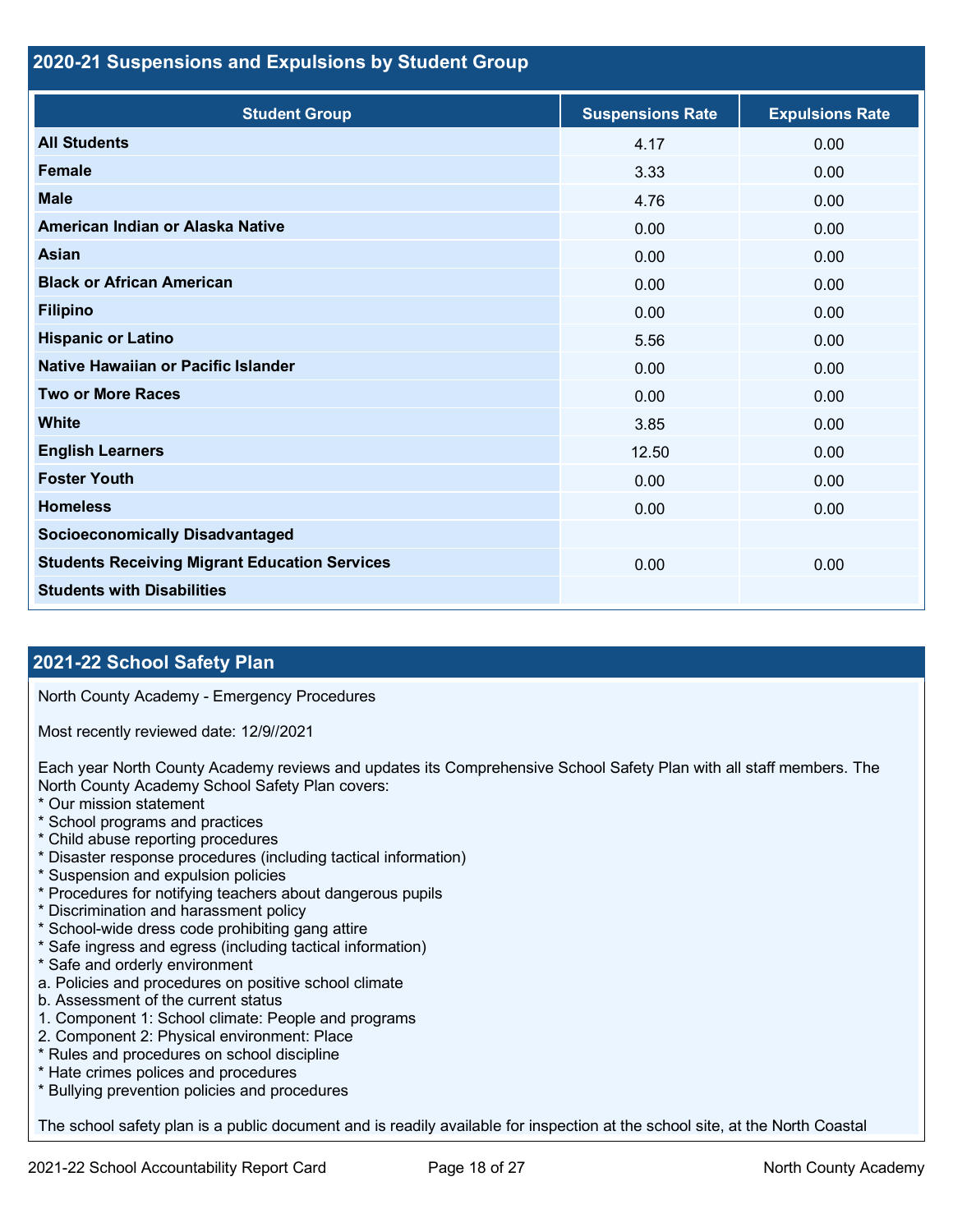Consortium for Special Education, and SDCOE's Special Education department.

## **D. Other SARC Information Information Required in the SARC**

The information in this section is required to be in the SARC but is not included in the state priorities for LCFF.

#### **2018-19 Elementary Average Class Size and Class Size Distribution**

This table displays the 2018-19 average class size and class size distribution. The columns titled "Number of Classes" indicates how many classes fall into each size category (a range of total students per class). The "Other" category is for multigrade level classes.

| <b>Grade Level</b> | Average<br><b>Class Size</b> | $\mid$ Number of Classes with $\mid$ Number of Classes with $\mid$ Number of Classes with<br>1-20 Students | 21-32 Students | 33+ Students |
|--------------------|------------------------------|------------------------------------------------------------------------------------------------------------|----------------|--------------|
| K                  | 13                           |                                                                                                            |                |              |
|                    |                              |                                                                                                            |                |              |
|                    |                              |                                                                                                            |                |              |
|                    |                              |                                                                                                            |                |              |
| 4                  |                              |                                                                                                            |                |              |
| 5                  |                              |                                                                                                            |                |              |
| 6                  |                              |                                                                                                            |                |              |
| <b>Other</b>       |                              |                                                                                                            |                |              |

## **2019-20 Elementary Average Class Size and Class Size Distribution**

This table displays the 2019-20 average class size and class size distribution. The columns titled "Number of Classes" indicates how many classes fall into each size category (a range of total students per class). The "Other" category is for multi-grade level classes.

| <b>Grade Level</b> | Average<br><b>Class Size</b> | 1-20 Students | Number of Classes with   Number of Classes with   Number of Classes with<br>21-32 Students | 33+ Students |
|--------------------|------------------------------|---------------|--------------------------------------------------------------------------------------------|--------------|
| K                  |                              |               |                                                                                            |              |
|                    |                              |               |                                                                                            |              |
|                    |                              |               |                                                                                            |              |
|                    | 3                            |               |                                                                                            |              |
|                    |                              |               |                                                                                            |              |
| 5                  |                              |               |                                                                                            |              |
| 6                  | 3                            |               |                                                                                            |              |
| <b>Other</b>       | 8                            |               |                                                                                            |              |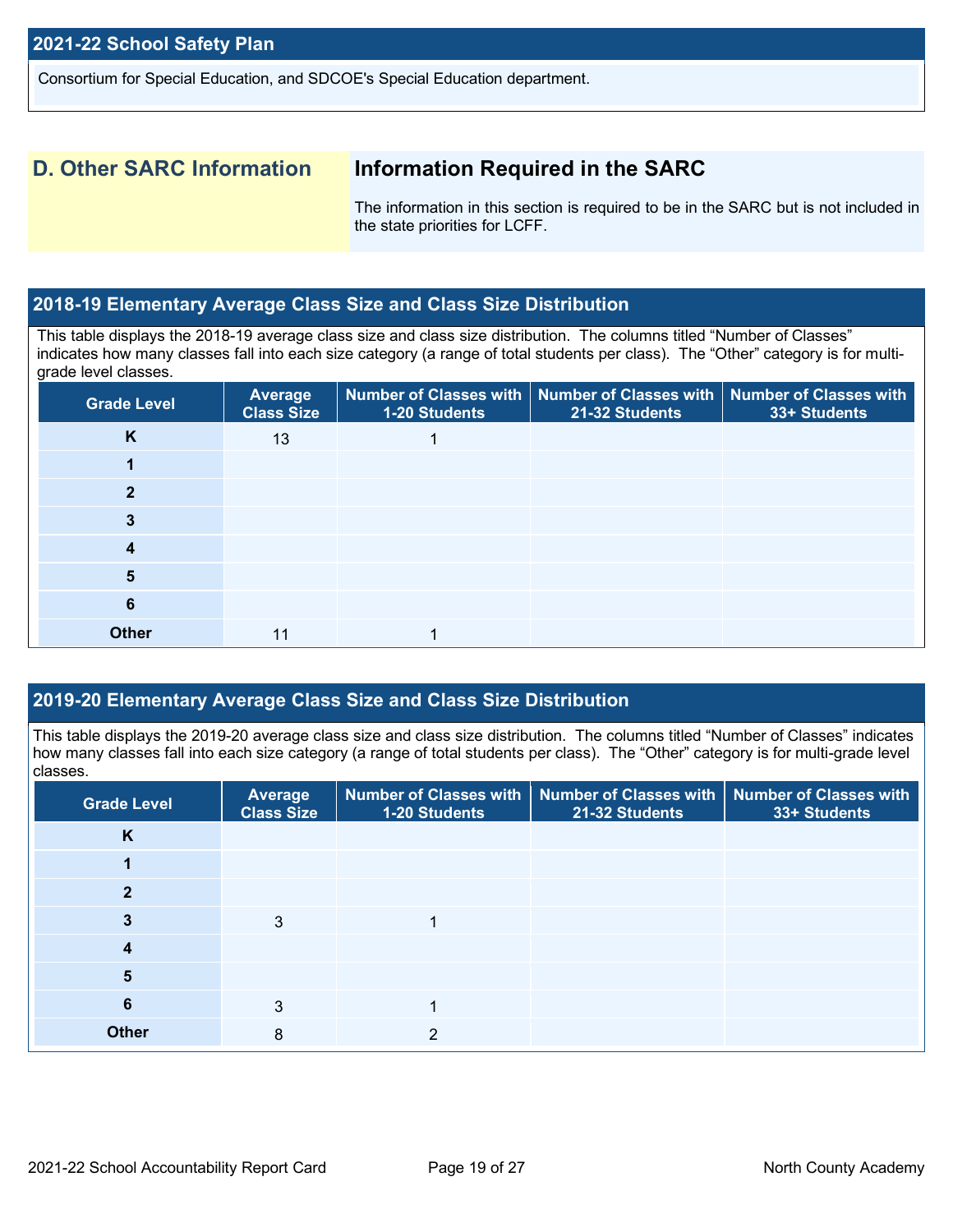### **2020-21 Elementary Average Class Size and Class Size Distribution**

This table displays the 2020-21 average class size and class size distribution. The columns titled "Number of Classes" indicates how many classes fall into each size category (a range of total students per class). The "Other" category is for multi-grade level classes.

| <b>Grade Level</b> | <b>Average</b><br><b>Class Size</b> | 1-20 Students | Number of Classes with   Number of Classes with  <br>21-32 Students | <b>Number of Classes with</b><br>33+ Students |
|--------------------|-------------------------------------|---------------|---------------------------------------------------------------------|-----------------------------------------------|
| K                  |                                     |               |                                                                     |                                               |
|                    |                                     |               |                                                                     |                                               |
| 2                  |                                     |               |                                                                     |                                               |
| 3                  |                                     |               |                                                                     |                                               |
| 4                  |                                     |               |                                                                     |                                               |
| 5                  |                                     |               |                                                                     |                                               |
| 6                  | 3                                   |               |                                                                     |                                               |
| <b>Other</b>       | 13                                  | っ             |                                                                     |                                               |

## **2018-19 Secondary Average Class Size and Class Size Distribution**

This table displays the 2018-19 average class size and class size distribution. The columns titled "Number of Classes" indicates how many classes fall into each size category (a range of total students per classroom). At the secondary school level, this information is reported by subject area rather than grade level.

| <b>Subject</b>               | <b>Average</b><br><b>Class</b><br><b>Size</b> | <b>1-22 Students</b> | Number of Classes with   Number of Classes with  <br>23-32 Students | <b>Number of Classes with</b><br>33+ Students |
|------------------------------|-----------------------------------------------|----------------------|---------------------------------------------------------------------|-----------------------------------------------|
| <b>English Language Arts</b> | 3                                             | 9                    |                                                                     |                                               |
| <b>Mathematics</b>           | 4                                             | 8                    |                                                                     |                                               |
| <b>Science</b>               | 2                                             |                      |                                                                     |                                               |
| <b>Social Science</b>        | 5                                             |                      |                                                                     |                                               |

## **2019-20 Secondary Average Class Size and Class Size Distribution**

This table displays the 2019-20 average class size and class size distribution. The columns titled "Number of Classes" indicates how many classes fall into each size category (a range of total students per classroom). At the secondary school level, this information is reported by subject area rather than grade level.

| <b>Subject</b>               | Average<br><b>Class</b><br><b>Size</b> | 1-22 Students | Number of Classes with   Number of Classes with<br>23-32 Students | Number of Classes with<br>33+ Students |
|------------------------------|----------------------------------------|---------------|-------------------------------------------------------------------|----------------------------------------|
| <b>English Language Arts</b> | 4                                      | 11            |                                                                   |                                        |
| <b>Mathematics</b>           | 2                                      | 10            |                                                                   |                                        |
| <b>Science</b>               | 4                                      | 6             |                                                                   |                                        |
| <b>Social Science</b>        | 3                                      | 14            |                                                                   |                                        |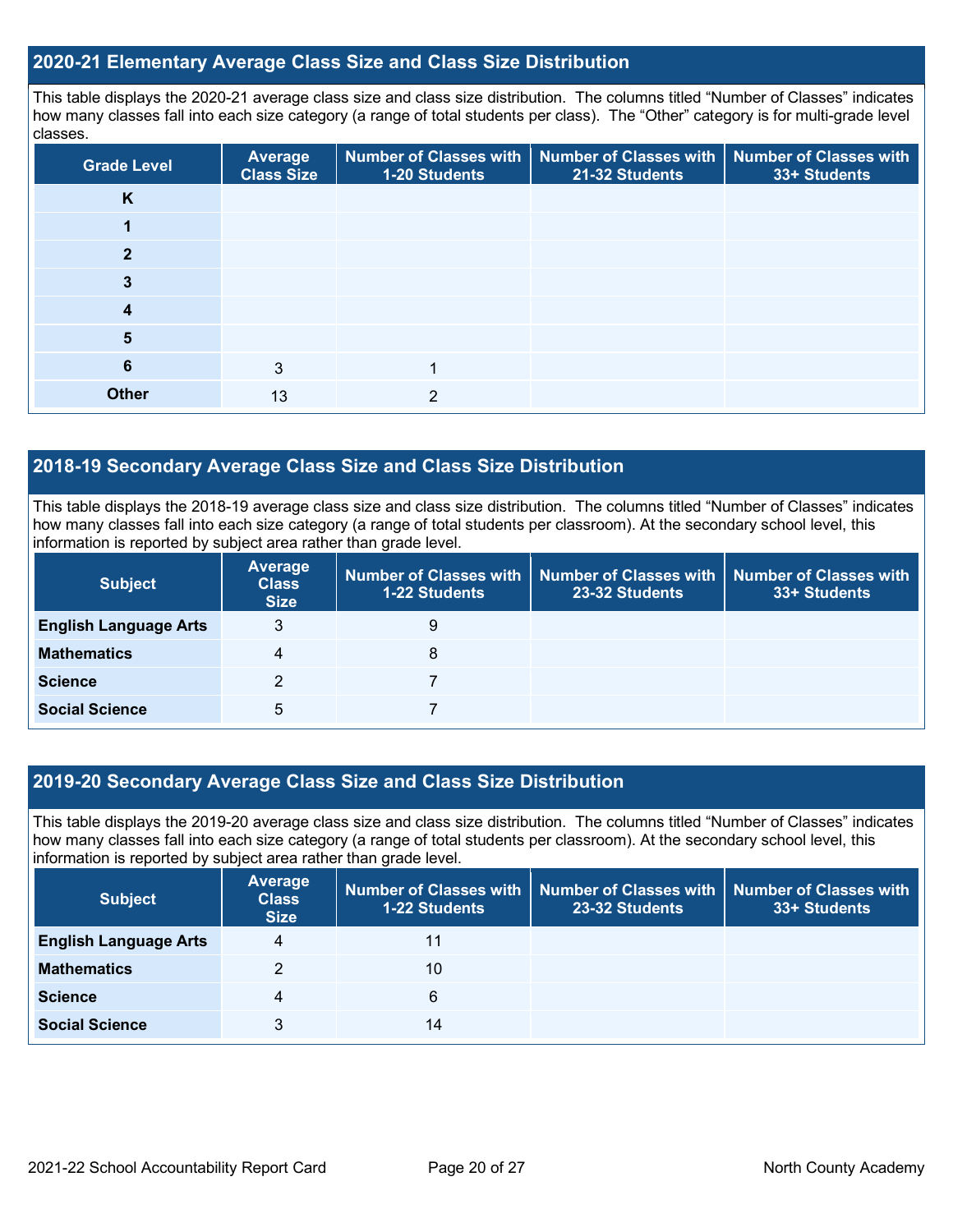### **2020-21 Secondary Average Class Size and Class Size Distribution**

This table displays the 2020-21 average class size and class size distribution. The columns titled "Number of Classes" indicates how many classes fall into each size category (a range of total students per classroom). At the secondary school level, this information is reported by subject area rather than grade level.

| <b>Subject</b>               | <b>Average</b><br><b>Class</b><br><b>Size</b> | <b>1-22 Students</b> | Number of Classes with Number of Classes with<br>23-32 Students | <b>Number of Classes with</b><br>33+ Students |
|------------------------------|-----------------------------------------------|----------------------|-----------------------------------------------------------------|-----------------------------------------------|
| <b>English Language Arts</b> | 4                                             | 9                    |                                                                 |                                               |
| <b>Mathematics</b>           | 3                                             | 8                    |                                                                 |                                               |
| <b>Science</b>               | 3                                             | 4                    |                                                                 |                                               |
| <b>Social Science</b>        | 5                                             | 5                    |                                                                 |                                               |

## **2020-21 Ratio of Pupils to Academic Counselor**

This table displays the ratio of pupils to Academic Counselor. One full time equivalent (FTE) equals one staff member working full time; one FTE could also represent two staff members who each work 50 percent of full time.

| <b>Title</b>                        | <b>Ratio</b> |
|-------------------------------------|--------------|
| <b>Pupils to Academic Counselor</b> |              |

## **2020-21 Student Support Services Staff**

This table displays the number of FTE support staff assigned to this school. One full time equivalent (FTE) equals one staff member working full time; one FTE could also represent two staff members who each work 50 percent of full time.

| <b>Title</b>                                                         | <b>Number of FTE Assigned to School</b> |
|----------------------------------------------------------------------|-----------------------------------------|
| <b>Counselor (Academic, Social/Behavioral or Career Development)</b> | 0                                       |
| Library Media Teacher (Librarian)                                    | 0                                       |
| <b>Library Media Services Staff (Paraprofessional)</b>               | 0                                       |
| <b>Psychologist</b>                                                  | $\Omega$                                |
| <b>Social Worker</b>                                                 | 0                                       |
| <b>Speech/Language/Hearing Specialist</b>                            |                                         |
| <b>Resource Specialist (non-teaching)</b>                            | 0                                       |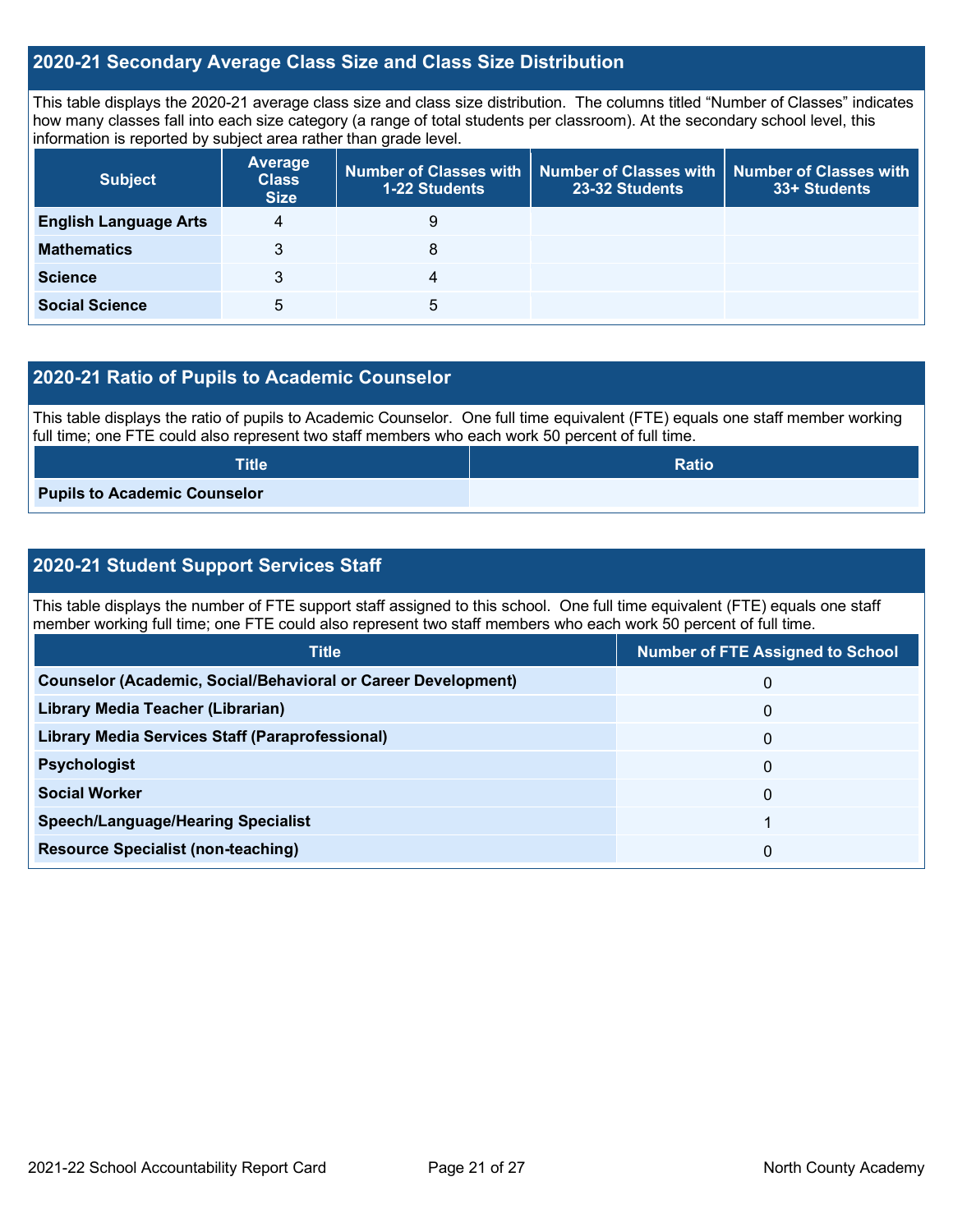## **2019-20 Expenditures Per Pupil and School Site Teacher Salaries**

This table displays the 2019-20 expenditures per pupil and average teach salary for this school. Cells with N/A values do not require data.

| <b>Level</b>                                         | <b>Total</b><br><b>Expenditures</b><br><b>Per Pupil</b> | <b>Expenditures</b><br><b>Per Pupil</b><br>(Restricted) | <b>Expenditures</b><br><b>Per Pupil</b><br>(Unrestricted) | Average<br><b>Teacher</b><br><b>Salary</b> |
|------------------------------------------------------|---------------------------------------------------------|---------------------------------------------------------|-----------------------------------------------------------|--------------------------------------------|
| <b>School Site</b>                                   | \$53,835                                                | \$53,835                                                | 0                                                         | \$94,159                                   |
| <b>District</b>                                      | N/A                                                     | N/A                                                     |                                                           |                                            |
| <b>Percent Difference - School Site and District</b> | N/A                                                     | N/A                                                     |                                                           | 11%                                        |
| <b>State</b>                                         |                                                         |                                                         | \$8.444                                                   |                                            |
| <b>Percent Difference - School Site and State</b>    | N/A                                                     | N/A                                                     | $-200.0$                                                  |                                            |

## **2020-21 Types of Services Funded**

County Office of Education schools are not required to display this data. (Education Code Section 41409.3).

## **2019-20 Teacher and Administrative Salaries**

This table displays the 2019-20 Teacher and Administrative salaries. For detailed information on salaries, see the CDE Certification Salaries & Benefits web page at [http://www.cde.ca.gov/ds/fd/cs/.](http://www.cde.ca.gov/ds/fd/cs/)

| Category                                             | <b>District</b><br><b>Amount</b> | <b>State Average</b><br>for Districts<br>in Same Category |
|------------------------------------------------------|----------------------------------|-----------------------------------------------------------|
| <b>Beginning Teacher Salary</b>                      |                                  |                                                           |
| <b>Mid-Range Teacher Salary</b>                      |                                  |                                                           |
| <b>Highest Teacher Salary</b>                        |                                  |                                                           |
| <b>Average Principal Salary (Elementary)</b>         |                                  |                                                           |
| <b>Average Principal Salary (Middle)</b>             |                                  |                                                           |
| <b>Average Principal Salary (High)</b>               |                                  |                                                           |
| <b>Superintendent Salary</b>                         |                                  |                                                           |
| <b>Percent of Budget for Teacher Salaries</b>        |                                  |                                                           |
| <b>Percent of Budget for Administrative Salaries</b> |                                  |                                                           |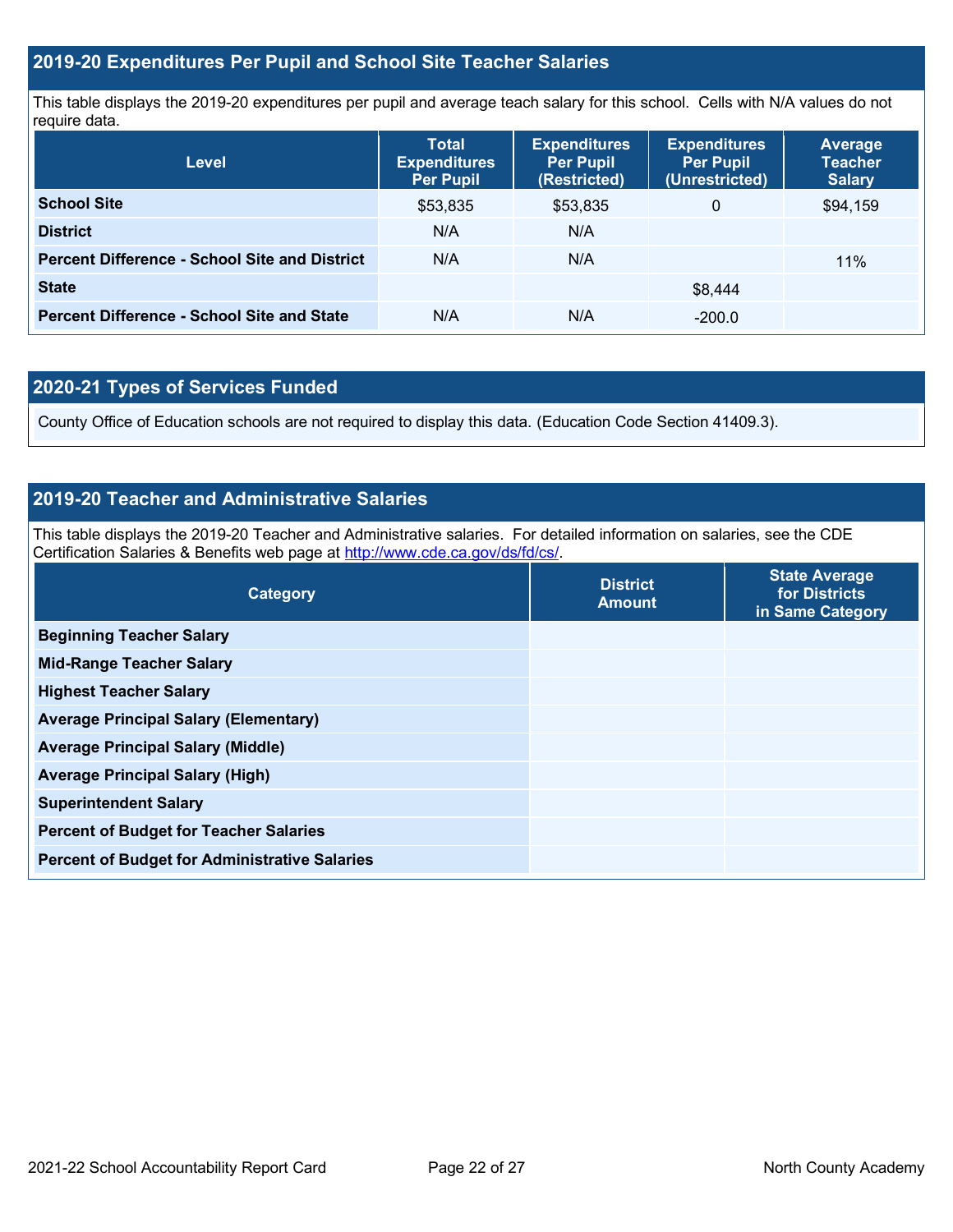## **2020-21 Advanced Placement (AP) Courses**

This table displays the percent of student in AP courses at this school.

### **Percent of Students in AP Courses**

This table displays the number of AP courses offered at this school where there are student course enrollments of at least one student.

| <b>Subject</b>                  | <b>Number of AP Courses Offered</b> |
|---------------------------------|-------------------------------------|
| <b>Computer Science</b>         | 0                                   |
| <b>English</b>                  | 0                                   |
| <b>Fine and Performing Arts</b> | 0                                   |
| <b>Foreign Language</b>         | 0                                   |
| <b>Mathematics</b>              | 0                                   |
| <b>Science</b>                  | 0                                   |
| <b>Social Science</b>           | 0                                   |
| <b>Total AP Courses Offered</b> | 0                                   |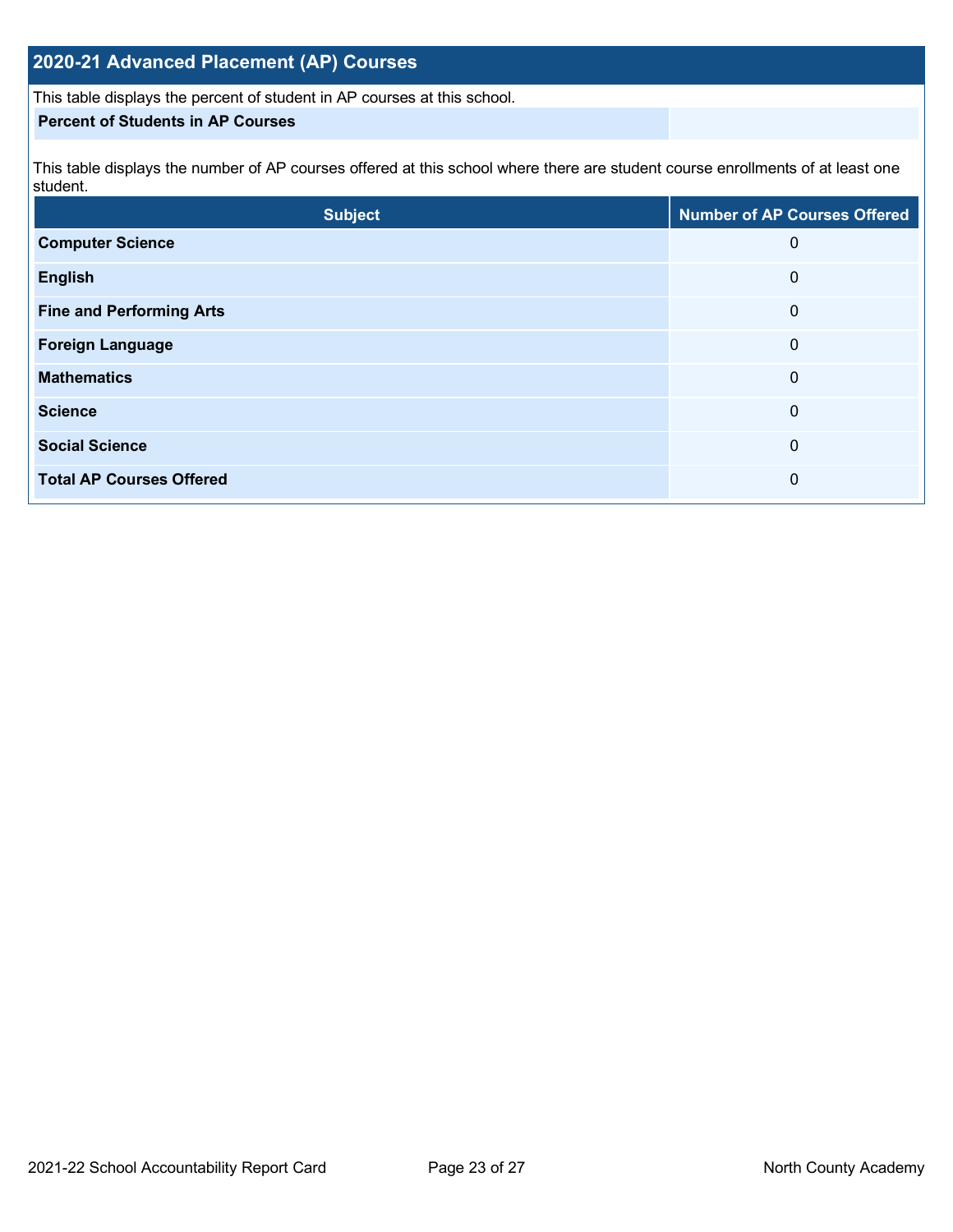### **Professional Development**

Professional development and training are planned based on student academic and behavior data, the characteristics and needs of the unique student population we serve, and state mandates.

The following is a list of training topics provided to staff over the previous school year at NCA: Multi-Tiered System of Support Common Core training and coaching Trauma-informed care Collaborative problem solving Universal design Curriculum-based measures Data collection Reading assessment Reading intervention Close reading Social thinking Zones of regulation Behavior de-escalation training Engagement strategies Relationship training Multiple response strategies Positive behavioral interventions and supports Principles of behavior Behavior intervention case management Individualized Education Program training Non-Violent physical intervention Restorative Practices Trauma-informed care

All staff development takes place every Thursday of the school year from 1:45 to 2:45 p.m. Staff development topics include academics, therapeutic approach, and behavioral training.

This table displays the number of school days dedicated to staff development and continuous improvement.

| <b>Subject</b>                                                                  |  | $\vert$ 2019-20 $\vert$ 2020-21 $\vert$ 2021-22 $\vert$ |
|---------------------------------------------------------------------------------|--|---------------------------------------------------------|
| Number of school days dedicated to Staff Development and Continuous Improvement |  |                                                         |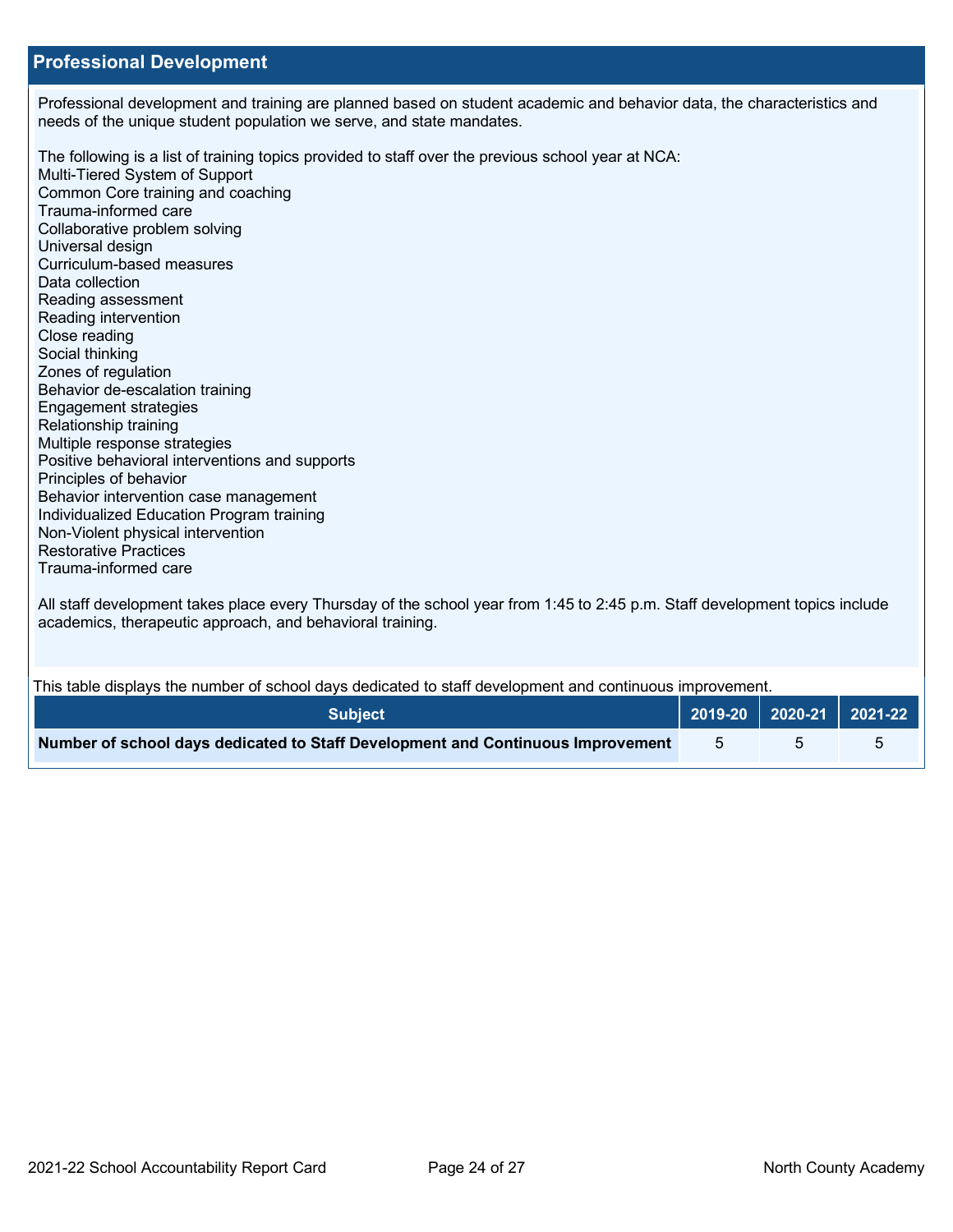# **San Diego County Office of Education 2020-21 Local Accountability Report Card (LARC) Addendum**

## **Local Accountability Report Card (LARC) Addendum**

**2020-21 Local Accountability Report Card (LARC) Addendum Overview**



On July 14, 2021, the California State Board of Education (SBE) determined that the California Department of Education (CDE) will use the SARC as the mechanism to conduct a one-time data collection of the LEA-level aggregate test results of all school's local assessments administered during the 2020–2021 school year in order to meet the federal Every Students Succeeds Act (ESSA) reporting requirement for the Local Educational Agency Accountability Report Cards (LARCs).

Each local educational agency (LEA) is responsible for preparing and posting their annual LARC in accordance with the federal ESSA. As a courtesy, the CDE prepares and posts the LARCs on behalf of all LEAs.

Only for the 2020–2021 school year and the 2020–2021 LARCs, LEAs are required to report their aggregate local assessments test results at the LEA-level to the CDE by populating the tables below via the SARC. These data will be used to meet the LEAs' federal requirement for their LARCs. Note that it is the responsibility of the school and LEA to ensure that all student privacy and suppression rules are in place when reporting data in Tables 3 and 4 in the Addendum, as applicable.

The tables below are not part of the SBE approved 2020–2021 SARC template but rather are the mechanism by which these required data will be collected from LEAs.

For purposes of the LARC and the following tables, an LEA is defined as a school district, a county office of education, or a direct funded charter school.

| 2021-22 District Contact Information |                                      |  |  |  |
|--------------------------------------|--------------------------------------|--|--|--|
| <b>District Name</b>                 | San Diego County Office of Education |  |  |  |
| <b>Phone Number</b>                  | 858-292-3500                         |  |  |  |
| Superintendent                       | Dr. Paul Gothold                     |  |  |  |
| <b>Email Address</b>                 | superintendent@sdcoe.net             |  |  |  |
| <b>District Website Address</b>      | www.sdcoe.net                        |  |  |  |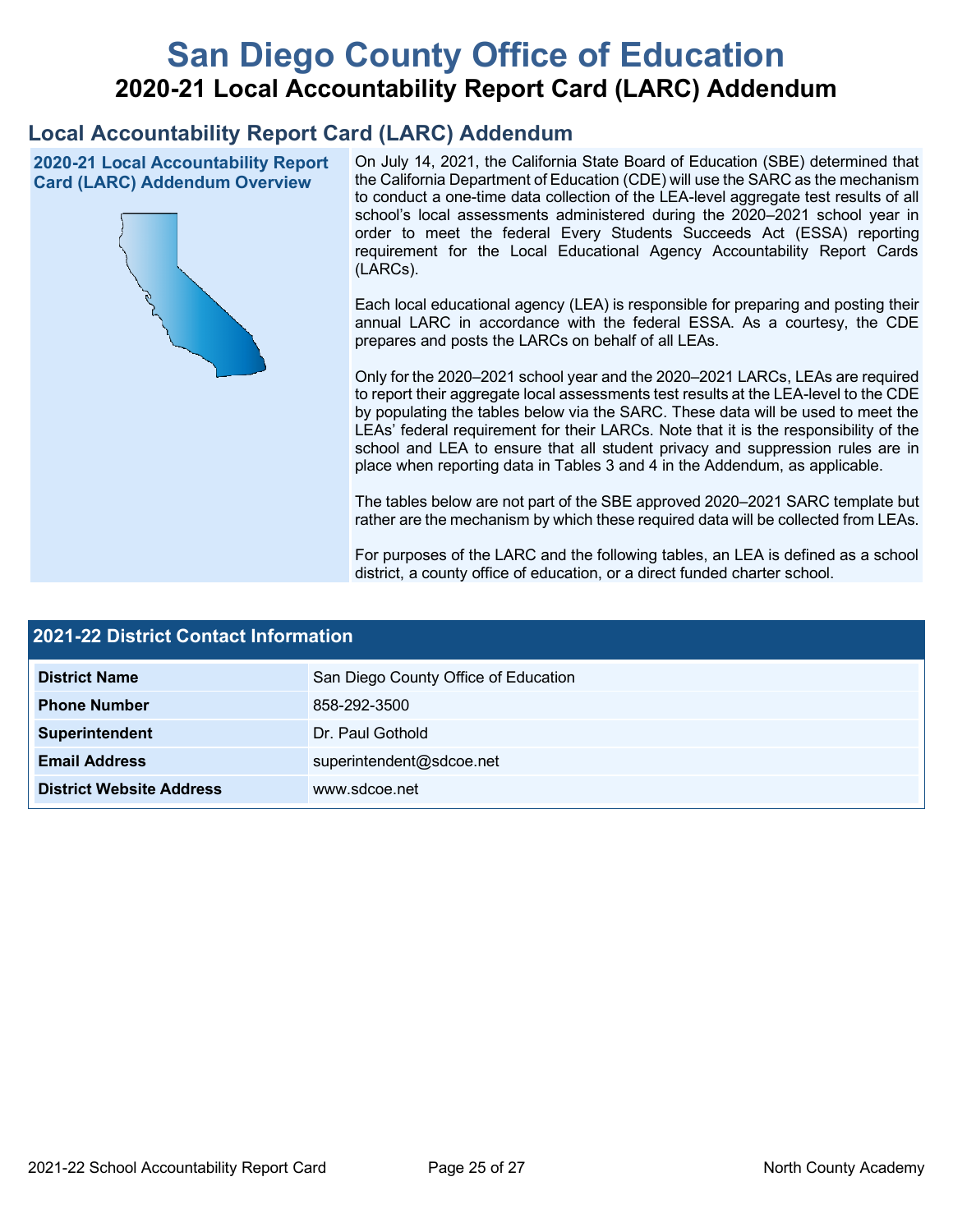## **2020-21 CAASPP Test Results in ELA by Student Group**

This table displays CAASPP test results in ELA by student group for students grades three through eight and grade eleven taking and completing a state-administered assessment. The CDE will populate this table for schools in cases where the school administered the CAASPP assessment. In cases where the school administered a local assessment instead of CAASPP, the CDE will populate this table with "NT" values, meaning this school did not test students using the CAASPP. See the local assessment(s) table for more information.

| <b>CAASPP</b><br><b>Student Groups</b>               | <b>CAASPP</b><br><b>Total</b><br><b>Enrollment</b> | <b>CAASPP</b><br><b>Number</b><br><b>Tested</b> | <b>CAASPP</b><br><b>Percent</b><br><b>Tested</b> | <b>CAASPP</b><br><b>Percent</b><br><b>Not Tested</b> | <b>CAASPP</b><br><b>Percent</b><br><b>Met or</b><br><b>Exceeded</b> |
|------------------------------------------------------|----------------------------------------------------|-------------------------------------------------|--------------------------------------------------|------------------------------------------------------|---------------------------------------------------------------------|
| <b>All Students</b>                                  | 423                                                | 222                                             | 52.48                                            | 47.52                                                | 12.44                                                               |
| <b>Female</b>                                        | 169                                                | 83                                              | 49.11                                            | 50.89                                                | 17.28                                                               |
| <b>Male</b>                                          | 254                                                | 139                                             | 54.72                                            | 45.28                                                | 9.56                                                                |
| American Indian or Alaska Native                     | --                                                 | $\overline{\phantom{a}}$                        | --                                               | $\overline{\phantom{a}}$                             | --                                                                  |
| <b>Asian</b>                                         | 12                                                 | 9                                               | 75.00                                            | 25.00                                                |                                                                     |
| <b>Black or African American</b>                     | 43                                                 | 27                                              | 62.79                                            | 37.21                                                | 11.11                                                               |
| <b>Filipino</b>                                      |                                                    | $\overline{\phantom{a}}$                        |                                                  | $\mathbf{u}$                                         |                                                                     |
| <b>Hispanic or Latino</b>                            | 304                                                | 159                                             | 52.30                                            | 47.70                                                | 12.26                                                               |
| Native Hawaiian or Pacific Islander                  | $\overline{\phantom{a}}$                           | $\overline{\phantom{a}}$                        | $\qquad \qquad \blacksquare$                     | $\overline{\phantom{a}}$                             | --                                                                  |
| <b>Two or More Races</b>                             | 17                                                 | 10                                              | 58.82                                            | 41.18                                                | --                                                                  |
| <b>White</b>                                         | 40                                                 | 12                                              | 30.00                                            | 70.00                                                | 9.09                                                                |
| <b>English Learners</b>                              | 142                                                | 76                                              | 53.52                                            | 46.48                                                | 5.33                                                                |
| <b>Foster Youth</b>                                  | 35                                                 | 18                                              | 51.43                                            | 48.57                                                | 5.56                                                                |
| <b>Homeless</b>                                      | 340                                                | 238                                             | 70.00                                            | 30.00                                                | 15.65                                                               |
| <b>Military</b>                                      | $\Omega$                                           | $\mathbf 0$                                     | $\mathbf 0$                                      | $\mathbf 0$                                          | $\mathbf 0$                                                         |
| <b>Socioeconomically Disadvantaged</b>               | 312                                                | 177                                             | 56.73                                            | 43.27                                                | 14.53                                                               |
| <b>Students Receiving Migrant Education Services</b> | $\overline{\phantom{a}}$                           | $\overline{\phantom{a}}$                        | --                                               |                                                      |                                                                     |
| <b>Students with Disabilities</b>                    | 133                                                | 51                                              | 38.35                                            | 61.65                                                | 2.00                                                                |